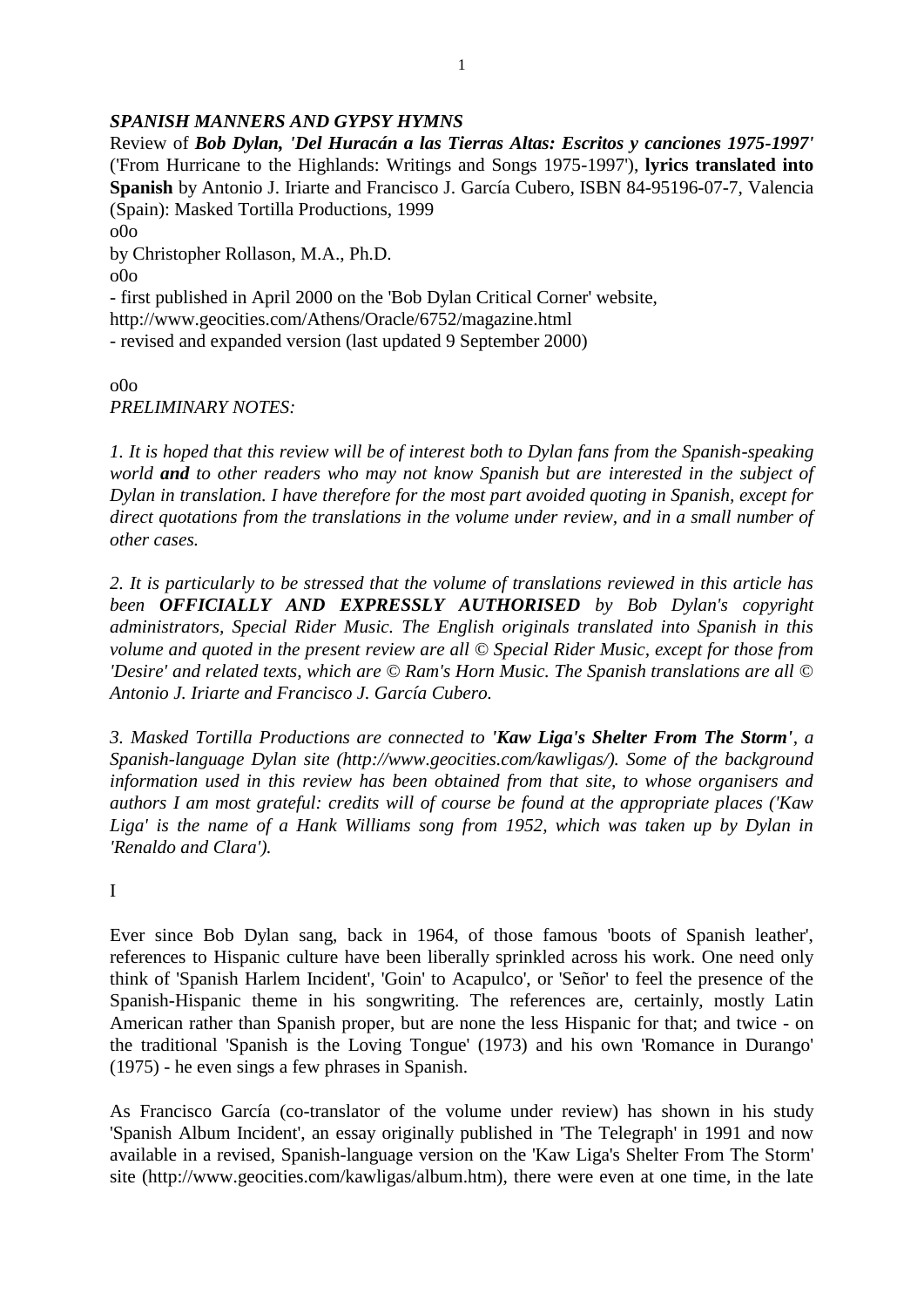70s and early 80s, well-substantiated rumours of an all-Spanish album by Dylan. This album, which would have had official release only in the Spanish-speaking world, would have consisted of Dylan classics, translated into the 'loving tongue' and performed in that language by the master himself (there was even talk of the songs being translated by no less a person than the English poet, novelist and writer on mythology Robert Graves, a long-term resident of Majorca, but speculation was cut short by Graves' death in 1978).

The project never reached the recording studio: had it been realised, it would have been interesting to compare Dylan's efforts in the language of Cervantes with those which have actually been released by his compeers Joan Baez and Linda Ronstadt. 1974 saw the release of the Baez album 'Gracias a la Vida' ('Here's To Life'), sung entirely in Spanish (apart from one song in Catalan), a powerful piece of work including songs by the Chilean legends Víctor Jara ('Te Recuerdo Amanda' - 'I Remember You, Amanda') and Violeta Parra (the title track), and a recital of lines from Pablo Neruda's epic poem 'Canto General' (approximately, 'Song of all things'; for more on Jara, Parra and Neruda, see below). In 1987, Linda Ronstadt released 'Canciones de Mi Padre' ('My Father's Songs'), an equally impressive, 100%-sung-in-Spanish tribute to Mexican musical tradition - a project which became a trilogy with the subsequent albums 'Más Canciones' ('More Songs', 1991) and 'Frenesí' ('Frenzy', 1992). Both Baez and Ronstadt do, of course, have the advantage of Hispanic roots, but the idea of Bob Dylan allowing the claiming of a stake in his own work by the language of the people whom President James K. Polk deprived of vast areas of land in the Mexican War of the 1840s is ... to say the least, intriguing.

California, New Mexico, Arizona, Nevada and more were, let us not forget, once part of Mexico, and the character in 'Black Diamond Bay' 'sittin' home late one night/In L.A. watchin' old Cronkite' might, if history had gone differently, been a Mexican citizen, staring at the TV in Spanish. Today, 20 million inhabitants of the planet's only-remaining-superpower are Spanish speakers; Spanish is taken as an option by 50% of US undergraduates; the total value of all Spanish-language books sold among the 'gringos' exceeds the equivalent figures for Chile or Venezuela; and the two front-runners in the third millennium's first US presidential race, Vice-President Gore and Governor Bush, *both* proclaim their proficiency in Spanish on their campaign websites ('El País', Madrid, 17 February 2000, p. 46). As a backdrop to this historic trend, we may note that, in certain Dylan songs, Hispanic or quasi-Hispanic figures intrude strangely, as if to shatter the complacency of the white American protagonists - as if to say: 'I have returned, and now I want what's mine!': we may think of the Jack of Hearts ('I know I've seen that face somewhere ... maybe down in Mexico'); or the Brownsville Girl, a woman from border territory who is most likely a Hispanic or mestiza ('way down in Mexico you went to find a doctor and you never came back'); or even the Sad-Eyed Lady of the Lowlands, with her inexplicable, disturbing 'Spanish manners'. Nicola Menicacci has, in an article ('The Spanish Connection') which may be found elsewhere on this site, gone into informative detail on the Spanish-Hispanic side of Dylan's work, primarily from the musical point of view. This present article, however, will focus on a rather different aspect of the subject, namely the translation of Dylan's songs into Spanish.

II

It will be useful beforehand to examine the history of Dylan's reception in Spain and Latin America. To take the latter first, we may presume that the barbed references in several Dylan songs to US imperialism in the region have not gone unnoticed - from the early 'A Hard Rain's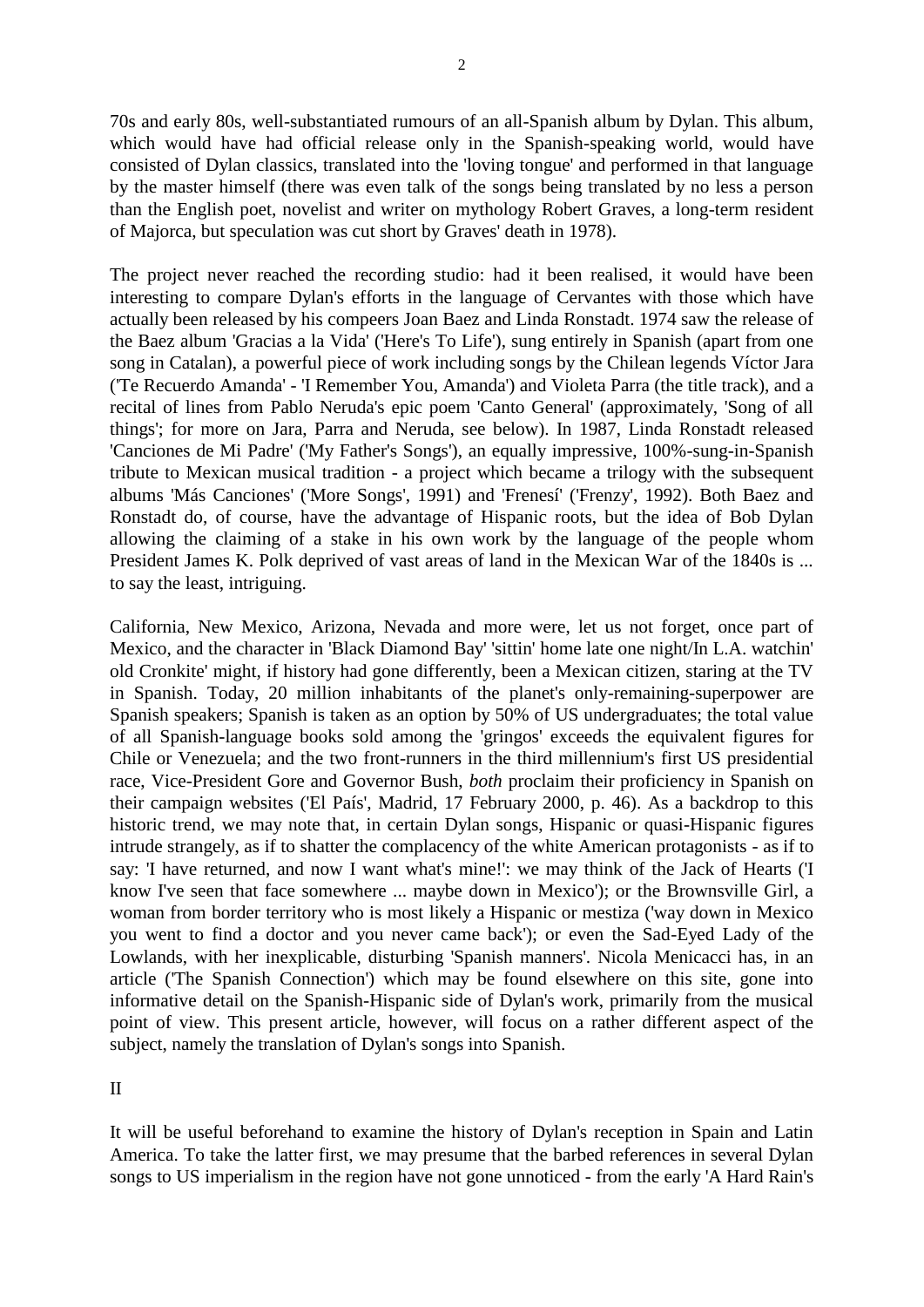A-Gonna Fall' ('the depths of the deepest dark forest/ ... Where the home in the valley meets the damp dirty prison/And the executioner's face is always well hidden' and 'North Country Blues' ('down in the South American towns/Where the miners work almost for nothin''), through to the much later 'Señor' (with its pregnant subtitle 'Tales of Yankee Power') and 'Union Sundown' ('the car I drive is a Chevrolet/It was put together in Argentina/By a guy makin' thirty cents a day'). 'Señor' (1978), in particular, contains lines that may be read as an indirect reference to a certain General Pinochet's US-backed coup in Chile in 1973: 'Señor, señor,/Let's overturn these tables,/Disconnect these cables/This place don't make sense to me no more' (the 'cables' may point to the ITT telecommunications company, which is believed to have been one of the prime movers behind the bloodstained coup). Another Dylan song, 'Trouble', from 1981, has the line 'stadiums of the damned', which some have taken as a reference to the National Stadium in Santiago where, in September 1973, the neo-fascist Chilean military herded, tortured and 'eliminated' their political opponents.

Dylan has toured Latin America a total of four times, taking in, all in all, four Spanishspeaking countries plus Brazil. He first performed 'down in the South American towns' in 1990, with two dates in Brazil (São Paulo and Rio de Janeiro). He played four shows in Mexico in 1991 (two in Guadalajara and two in Mexico City), and, later that same year, toured the Southern Cone, doing three nights in Buenos Aires, one in the Uruguayan capital Montevideo, and five in Brazil (two in São Paulo, and one each in Rio, Porto Alegre and Belo Horizonte). Most recently, in 1998, Dylan performed three dates in two Spanish-speaking countries (two in Buenos Aires, one in Santiago, Chile), plus three in Brazil (Rio, São Paulo, Porto Alegre). On that tour, he included 'Señor' in the setlist on two occasions - in Buenos Aires on 5 April and, notably, in Santiago on 15 April. It is also worth recalling that the Argentinian release of his 'Down In The Groove' album enjoys a certain minor fame among Dylan collectors, thanks to the 'different' selection of tracks which erroneously appeared on the original issue, in the land of the tango and nowhere else, in 1987.

In Peru, in May 1991 the publication 'Meridiano' featured an article entitled 'Jokerman', by Alejandro Ferreyros Küppers, in honour of Dylan's 50th birthday. This text was extremely enthusiastic, despite a number of factual errors which might suggest that access to detailed information on Dylan's work may sometimes be hard to find in South America, and concluded with a quotation from the Nobel-winning Mexican poet Octavio Paz: 'La fijeza es siempre momentánea' ('the fixed is always fleeting'), approvingly applied to Dylan. These two examples suggest that in Latin American intellectual circles Dylan has for some time been considered not only as a poet, but as one who can be mentioned in the same breath as other, celebrated poets. Indeed, the connection with Octavio Paz was underscored just after the latter's death; on 24 April 1998, in an obituary article in 'Público', a Mexican newspaper based in Guadalajara, a city where, as we have seen, Dylan played in 1991 ('Adiós, poeta' - 'Farewell, poet'; http://www.publi.com/news/1998/0424/a02.htm), Juan José Doñán named 'el cantante Bob Dylan' ('the singer Bob Dylan'), alongside the Swiss film director Alain Tanner and Italy's screen idol Marcello Mastroianni, as being among the ranks of 'los lectores y devotos pacistas' ('Paz's devoted readers').

**Dylan's work has had a substantial impact in Argentina, in a fashion which may not be unrelated to his 'popular poet' aspect; the Argentinian poetic tradition includes such figures as 'Almafuerte' (Pedro Bonifacio Palacios, 1854-1917) and Evaristo Carriego (1883-1912), who sang in demotic jargon of a tough, working-class world of gamblers, ruffians and sex industry workers and whose careers have been chronicled with a**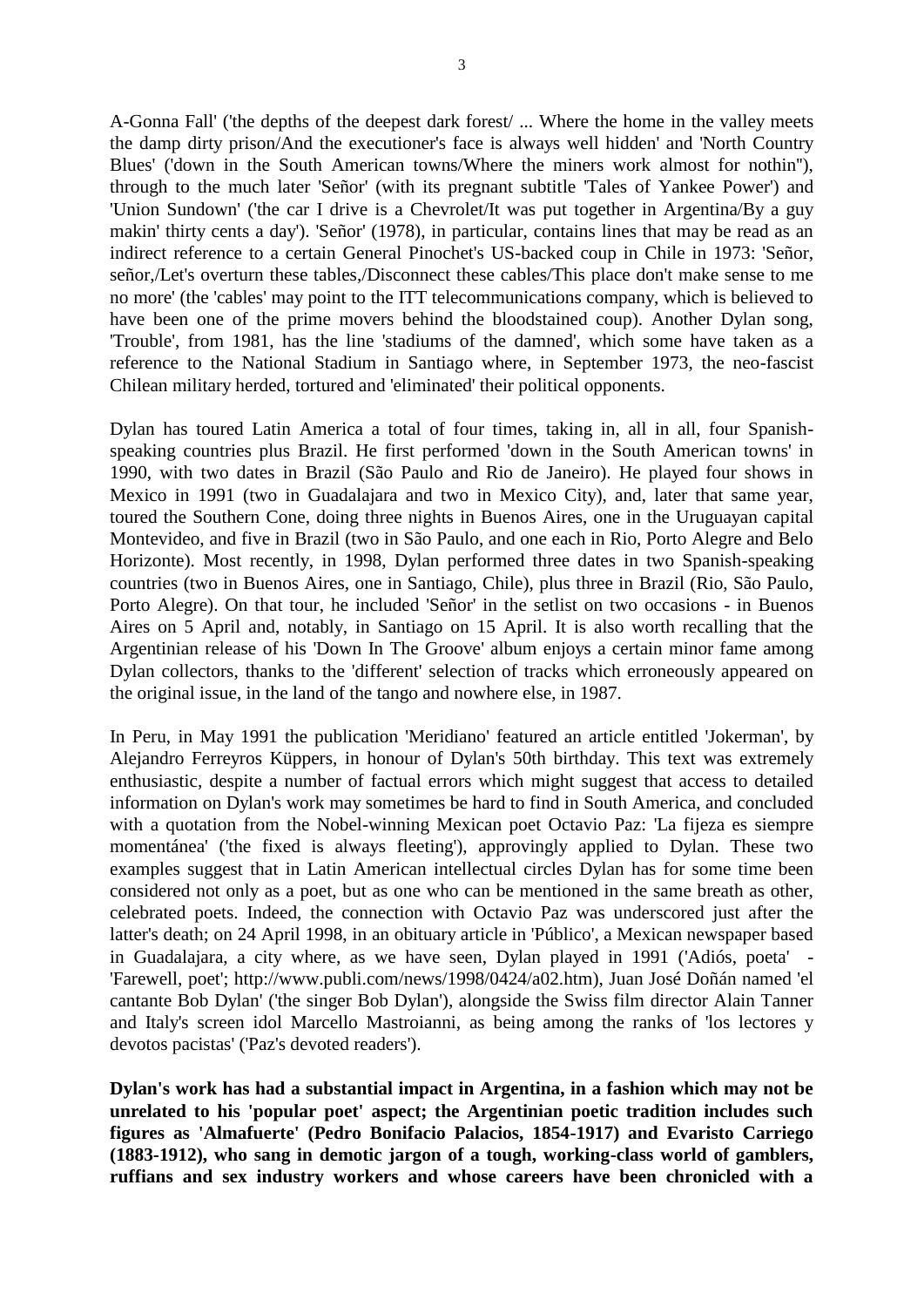**connoisseur's enthusiasm in essays by their compatriot Jorge Luis Borges (best known as a fabulist and often considered one of the greatest Spanish-language writers of all time).** The Argentinian singer-songwriter León Gieco, an artist whose music combines regional-folkloric and rock elements, is described by 'The Virgin Directory of World Music' (ed. Philip Sweeney, London: Virgin, 1991) as 'Dylan-influenced' (p. 223) - a judgment confirmed in Spain by an article published in 'El País' on 20 March 2000 (p. 51) which claimed that many see Gieco as 'el Bob Dylan argentino' ('the Argentinian Bob Dylan'). Gieco was exiled by the military dictatorship in 1976. His best-known composition, 'Sólo le pido a Dios' ('I only ask of God'), was performed in 1982, with Gieco himself contributing vocals and harmonica (!), by the internationally known Argentinian chanteuse Mercedes Sosa (it is available on the CD 'The Best Of Mercedes Sosa', released by Polygram in 1997); the song could be described as a Spanish-language cross between 'Restless Farewell' and 'Masters of War', and certainly suggests that the man from Minnesota has not been without influence in the land of the tango.

Dylan has also had a considerable impact in Chile. The Chilean poet Jorge Teillier mentions Dylan in his volume 'En el mudo corazón del bosque' ('In the silent heart of the forest' - Santiago: Cuadernos de la Gaceta, 1997), in a poem entitled 'Cuartetos imperfectos a Heidi Schmidlin' ('Imperfect quartets for Heidi Schmidlin'), addressing the poem's dedicatee: 'Heidi, a quien un día retrató Durero,/cuyo rostro es un poema de Dylan' ('Heidi, whom [Albrecht] Dürer once portrayed/Whose face is a poem by Dylan'). **In 1993, the poet Raúl Zurita was accused in the Chilean press, by the writer José Christian-Páez, of plagiarising from Dylan's song 'Highway 61 Revisited' in his poem 'Anteparaíso' ('Ante-paradise'), published in 1982 (see Enrique Lafourcade, 'Poeta de la macaca' ['Poet of inebriation'], 'El Mercurio', 3 September 2000; Claudo Aguilera, 'Plagios literarios: peligrosa tentación' ['Literary plagiarisms: a dangerous temptation'], 'La Tercera', 28 October 2000; latercera@copesa.cl). In the year 2000, interviewed on Dylan's Nobel nomination, Zurita, who had meanwhile been awarded, in that same year, the Premio Nacional de Literatura (National Prize for Literature), admitted that he had 're-created' Dylan's song in that poem, and, while arguing that Chile's own poet (and Nobel candidate) Nicanor Parra would be a more suitable recipient, nonetheless did Dylan the favour of mentioning him as a serious candidate for the prize. Zurita's views were expressed in a press article ('Premio del dolor periférico' ['Prize of peripheral sorrow]', 'El Mercurio', 15 May 2000) in which various Chilean poets were asked for their views on Dylan as Nobel candidate; the sample included Nicanor Parra himself, who generously singled out his fellow-candidate's song 'Tombstone Blues' for praise.**

Dylan's work also invites comparison with that of the two giants of modern Chilean song, Violeta Parra (1917-1967) and Víctor Jara (1938-1973). Again, the 'Virgin Directory' states that the 'politically radical folk-linked' Chilean music of the 60s and early 70s 'owed much musically to Bob Dylan' (p. 230), though its local Andean roots are also of crucial importance. Violeta Parra (herself Nicanor Parra's sister) travelled the length and breadth of Chile collecting traditional music. Her own compositions in the popular style have become classics of Chilean folk music; she committed suicide in 1967. Víctor Jara was at first active in the theatre, and later performed both his own (mostly political) songs and other Spanish and Latin American writers' and poets' material (he also covered Pete Seeger's 'Little Boxes', in Spanish); on 15 September 1973, his brutal murder in the Santiago stadium at the hands of Pinochet's thugs converted him into a martyr to the cause of committed song. The movement of which both songwriters were part, the 'nueva canción chilena' ('new Chilean song') had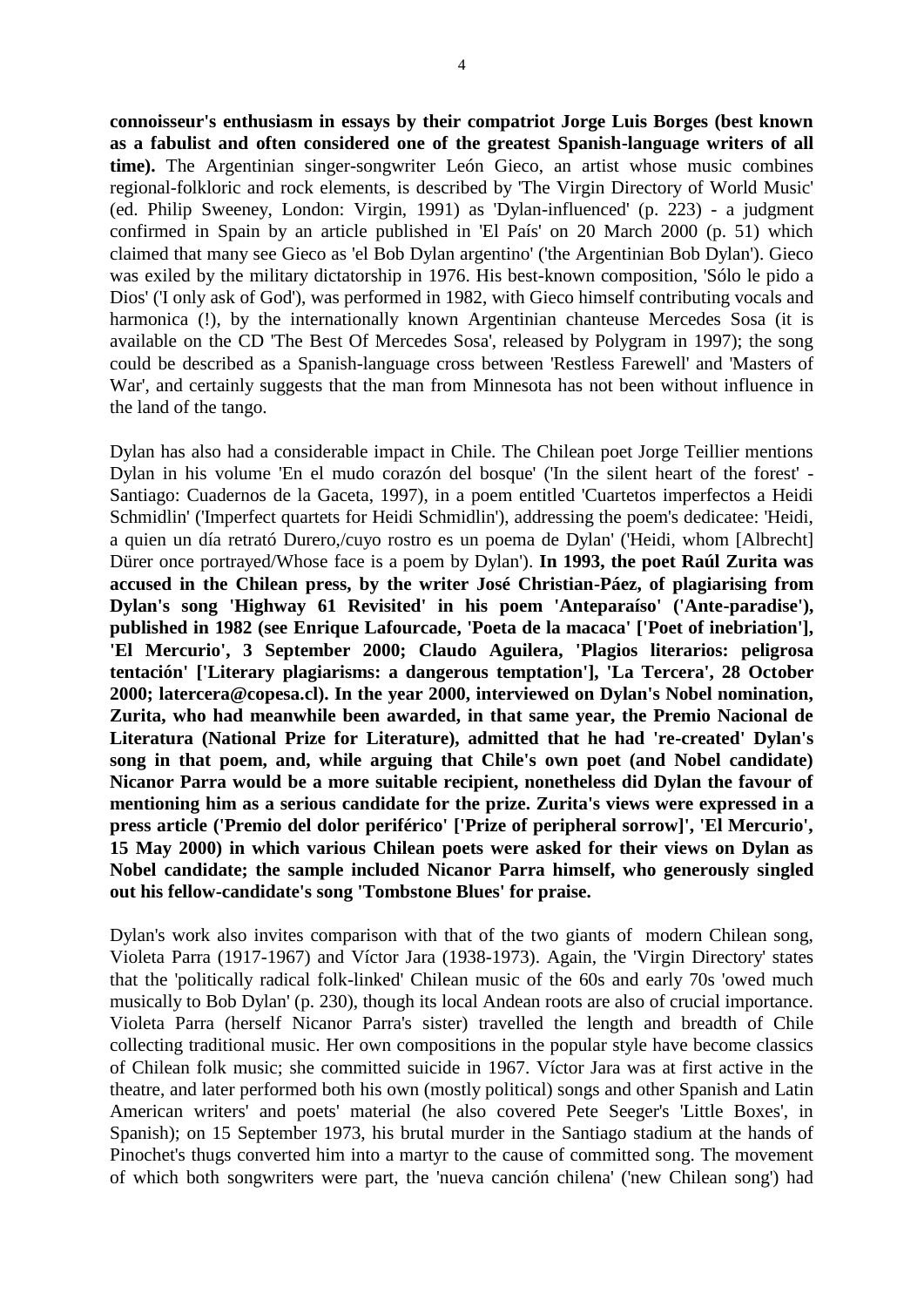similarities with the US protest-song movement of the early 60s, and the work of both has certain features in common with Dylan's; Violeta and Víctor alike drew on the resources of both popular tradition and 'official' poetry, producing songs whose words stand up impressively on the printed page, even without the music (it has to be added, though, that Jara remained 100% committed to the 'popular' and 'protest' model songwriting to the - very - bitter end, and in that respect he is a figure more like Phil Ochs than Dylan). In the English-speaking world, Parra's 'Gracias a la Vida' - the very last song she wrote, just before taking her leave of the planet - has (as noted above) been recorded, and frequently performed, by Joan Baez. Jara's songs have been covered by Baez ('Te Recuerdo Amanda' - again as noted above) and by Judy Collins, who included a version of his 'Plegaria a un Labrador' ('Prayer to a Ploughman'), sung in Spanish, on her 1976 album 'Bread and Roses'. His name is reasonably well-known in Britain, at least in certain left-wing milieux, thanks partly to his marriage to an Englishwoman, Joan Jara; at the time of Britain's punk wave, his fate was mentioned by the Clash on 'Sandinista!', their highly political album of 1980. This legacy of Víctor Jara in the Anglophone universe was recalled in detail in October 1999 in Peru, in a commemorative lecture by the journalist María Elena Cornejo.

#### III

If we now move 'across that lonesome ocean' and consider Spain, it can reasonably said that Dylan has long been popular among listeners and well-regarded among critics in the land of El Cid. His work has certainly had more recognition in Spain than, for instance, in neighbouring Portugal, where as late as the 1980s relatively few of his albums were obtainable on the market and, indeed, his reputation as a poet never seems quite to have got across. In Spain, before 1970 Dylan's albums were very difficult to obtain, except as imports: only a few EPs and singles were released on the Spanish market in the 1960s, mostly following the French versions - which means that during his most 'famous' period Dylan's work was, paradoxically, a relatively little-known phenomenon beyond the Pyrenees. This situation was remedied starting from 1970, when CBS opened its Spanish offices and started releasing its back catalogue: by 1973, all of Dylan's albums were available in Spain, and they have remained on sale ever since, originally in vinyl and cassette form and now, of course, in CD format.

A considerable number of cover versions of Dylan songs have been released over the years in Spain - not just in Spanish, but also in Catalan, Galician and Basque. The post-Franco Spanish state recognises these four languages as official. Catalan is spoken in Barcelona and the rest of the surrounding region of Catalonia, with variants in the Valencia region and the Balearic Islands; Galician, which resembles Portuguese, is the language of the Atlantic region of Galicia, in the north-west (main cities: Santiago de Compostela, La Coruña and Vigo); Basque is the tongue of the Basque Country in the north-east (main cities: Bilbao, San Sebastián and Vitoria). Catalan and Galician are both Latin-derived and, while unequivocally distinct languages, are reasonably close to Spanish; Basque is totally unrelated to the other three and is, indeed, not an Indo-European language at all.

The history of Dylan covers in Spain has been traced - once again by Francisco García - in an article entitled 'Bob Dylan: El libro de los discos españoles' ('Bob Dylan: The book of Spanish records'), privately published in 1993 by Masked Tortilla Productions. His research makes it clear that there has never been any lack of interest in translating and performing Dylan in Spain, although it does also seem that Dylan material has tended not to be covered by 'name' artists.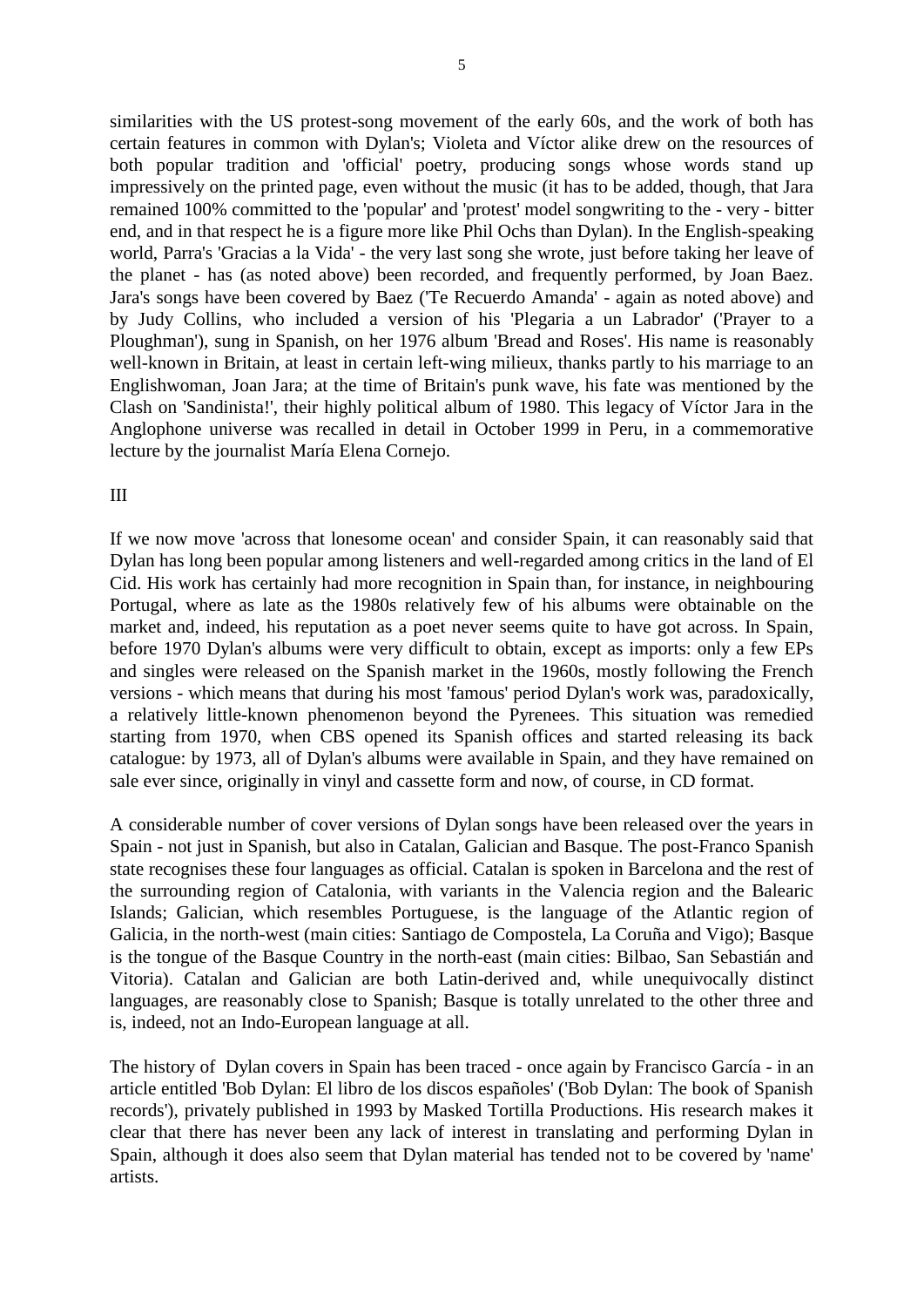It appears from Francisco's article that Dylan songs began to be sporadically translated and covered in the Spanish state as early as 1964, but the earliest cover version in any of the state's languages that is actually dated in his text is 'No et serveixo', a Catalan translation of 'It Ain't Me Babe' released in 1968 on an EP by Albert Batiste. Other pioneer covers included several more in Catalan, by various artists (among them, interestingly, at least two different recordings of 'When The Ship Comes In'), and versions of - unsurprisingly - 'Blowin' in the Wind', in Catalan again (by the duo Ramòn Casajoana and Joan Boix), in Basque (by Juan Migel), and in Spanish (by Los Pekenikes). Also interpreted, in both Spanish and Catalan, in the 1960s or 1970s were 'Farewell Angelina' and 'Mr Tambourine Man'. Later years have seen a fair stream of Spanish-language covers, of titles ranging from the obvious ('Like a Rolling Stone', 'I Want You' or 'Knockin' on Heaven's Door') to the far more obscure ('If Dogs Run Free', and even, remarkably, 'Tell Me').

The above versions are all of individual Dylan songs, whether as singles or as tracks on EPs, LPs or CDs. Several entire albums of Dylan-in-translation have also been issued in Spain, the first being 'Los éxitos de Bob Dylan', credited to Danny Roberts (probably a pseudonym) and released in 1978. This was an unauthorised release, as were all its successors until December 1996, when « Bob Dylan Revisited: Un Tributo en la Lengua del Amor » appeared. This CD the subtitle means 'A Tribute in the Loving Tongue' - was issued by Seminola Records of Valencia (catalogue number SE-0496-05-CD). It is mentioned by Lars M. Banke in an article entitled 'A Few Notes on Bob Dylan Cover Version Albums' ('On The Tracks', No 13, Spring 1998, pp. 10-19). Banke states that on this album 'various Spanish artists do a total of twelve Dylan songs ... translated by Francisco J. García Cubero, who is also the originator of the project' (p. 15).

This is, of course, the very same Francisco García who stars as co-translator of the volume now under review. Indeed, he translated - or, as the booklet notes put it, adapted - eleven of the twelve songs on the CD (the exception being 'De vuelta en la autopista 61', a.k.a. 'Highway 61 Revisited', which was translated directly by Lobos Negros, the group performing it). The musical approach is generally 'rock' rather than 'folk', and not on the whole over-obviously Spanish, although the project's one 'name' artist, Miquel Gil (who made his name with the extremely fine Valencian Mediterranean-folk outfit Al Tall), contributes passionate flamencotinged vocals to a decidedly transformed 'Has de servir a alguien' ('Gotta Serve Somebody'). The Spanish lyrics (but not the original English texts) are printed in full in the booklet, which also contains a prose-poem tribute to Dylan by Fernando Garcín (a Valencian poet), including the following touching words: 'Ésta es una pequeña aportación de cuero español. En la lengua del amor.' ('This is a small contribution made of Spanish leather. In the loving tongue'). The translations sung on this CD, it should be stressed, do *not* belong to the same project as 'Del Huracán a las Tierras Altas'. These versions are deliberately 'singable', respecting the originals' musical form rather than faithfully sticking to the sense of the words; with four exceptions ('Gotta Serve Somebody', 'Man Gave Names to all the Animals', 'Political World' and 'Everything is Broken'), the songs featured are all pre-1975; and a number of the selections are neither performed nor translated in full, i.e. some stanzas have been left out. Those translations from this CD which do overlap with the new volume are, then, *not* identical to the now-published ones, even though they are by one of the book's co-authors. In his article, Banke, confusingly and plain wrongly, claims that the songs on 'Bob Dylan Revisitado' are recorded 'in Catalan', which is not the case: they are *all* in Spanish, full stop! He also fails to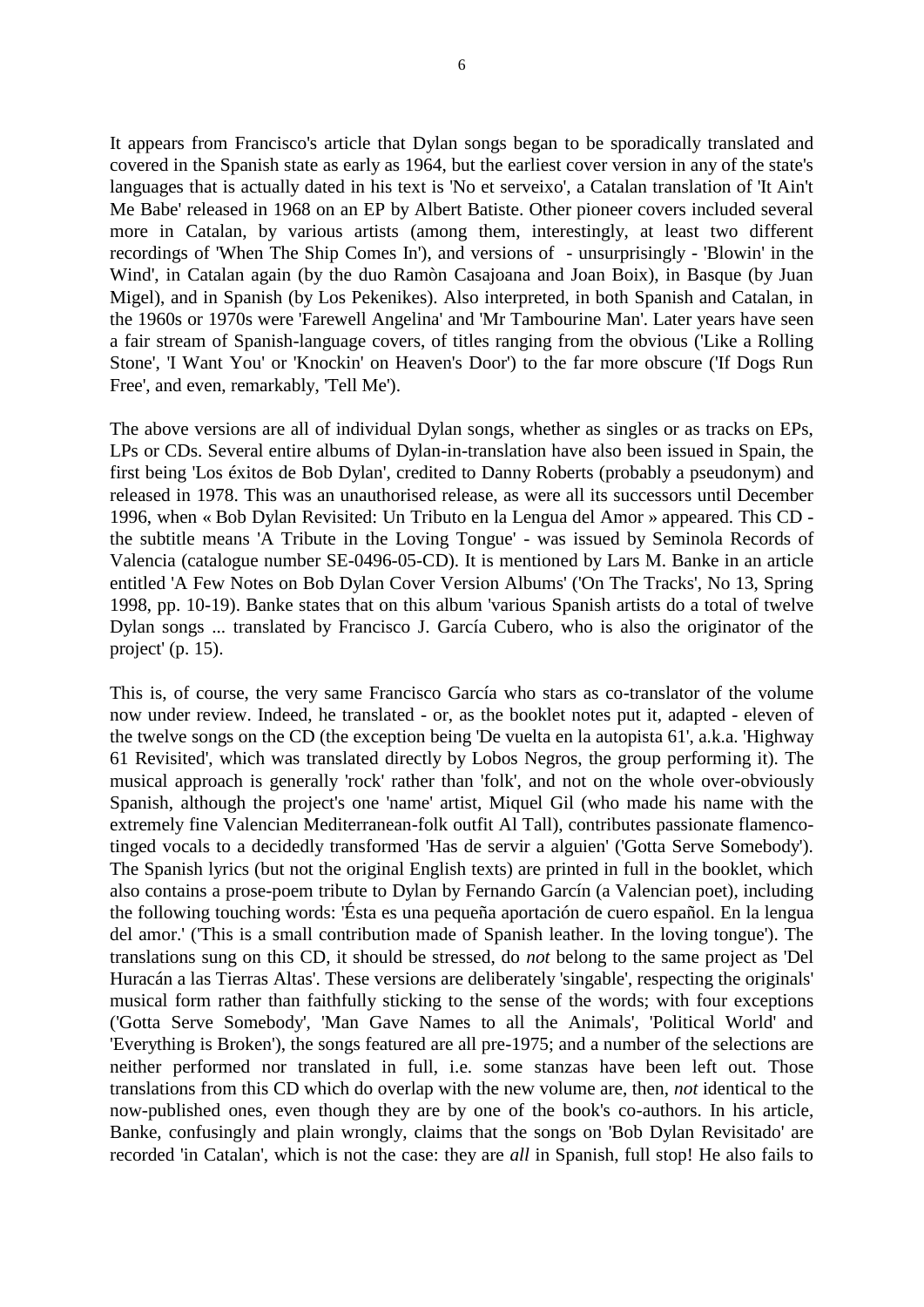mention the crucial circumstance that the translations performed on this CD have - like those in our present volume - the signal merit of being officially authorised by Special Rider Music.

In his article, Banke also mentions a CD called 'Pirata', released on Boomerang Records in 1995 by an Iberian group called (unpronounceably) '7 Lvvas', on which 'nine of the fourteen songs ... are Dylan songs and some of the others are Dylan-related traditionals'. The translations, by Fredi Barreiro, are, Banke claims, in 'Galician-Portuguese' (p. 15). It would in fact be more accurate to say simply that they are in Galician, as this language, while historically a variant of Portuguese, is spoken in a region which has been uninterruptedly a part of *the Spanish state* for as long as that state has existed. 'Pirata' consists, indeed, of (free) translations/adaptations of nine Dylan songs, among them 'All Along the Watchtower', 'What Was It You Wanted?', 'Maggie's Farm' and 'Visions of Johanna' (on the two last-named, Maggie has become 'Maruxa' and Johanna has metamorphosed into 'Rosanna'), plus the traditional 'Barbara Allen' and 'Jim Jones' (the remaining tracks are by Bruce Springsteen and Jimmy Buffett). These too are rock-oriented versions; the packaging does *not* include the translated lyrics, which makes comment rather difficult for those not brought up in the shadow of Santiago's cathedral. Since then, '7 Lvvas' have, apparently, put out two more releases (both in CD-R format), entitled 'Que Tomas' and 'Nu', containing, inter alia, more Dylan songs in Galician, among them 'Jokerman' and 'Lily, Rosemary and the Jack of Hearts'. It is, at least, interesting to find Dylan's texts re-created in this fashion in a minority language like Galician, which few enough US 'Anglos' have even heard of!

**Since Bakke's article appeared, two albums have appeared consisting mostly of cover versions in Catalan, courtesy of the duo Gerard Quintana and Jordi Batiste. In 1998 they put out 'Els miralls de Dylan' (Música Global Discogràfica [Girona/Gerona] 28198/03), a CD consisting of performances (with backing musicians) of eleven Catalan translations of Dylan songs, together with an original poem by Pere Quart and two Dylan offerings in (somewhat dubious) English, namely 'One More Cup of Coffee' and a shortened version of 'Idiot Wind'. This was followed in 2000 by a second volume, 'Els miralls de Dylan: Sense reina ni as' (same label, 33000/03), containing another twelve translations plus 'Romance in Durango' sung in English. The arrangements may be described as folk-rock, and are in some cases - e.g. 'Sara' and 'Shelter From The Storm' on the second CD - outstanding, communicating Dylan's poetic vision in powerful and memorable fashion. Both CDs come with the Catalan lyrics (the translations are by various hands, including Quintana and Batiste); the range of material included over the two releases does not extend chronologically beyond 'Street-Legal' (represented by 'Señor' on the second CD), but does, ambitiously, encompass 'A Hard Rain's A-Gonna Fall' (on the first) and 'Stuck Inside of Mobile with the Memphis Blues Again' and 'Sad-Eyed Lady of the Lowlands' (on the second), all translated and performed in full. This project must, indeed, be one of the most ambitious attempts ever made to transpose Dylan into another language, to be mentioned in the same breath as Hugues Aufray's comparable efforts in French.**

**If we now move from cover versions to consider live performances by Dylan himself, we find that** Dylan's first tour of Spain did not take place till as late as 1984, but since then he has retrod Spanish stages with some regularity - in 1989, 1991 (the 'Guitar Legends' festival in Seville), 1993, 1995, 1998, and, most recently, 1999. The 1999 tour, from 9 to 22 April, took in not just the 'mountains of Madrid' and the 'coasts of Barcelona', but, in all, eleven cities (one night in each) in ten of mainland Spain's regions, from Santiago de Compostela in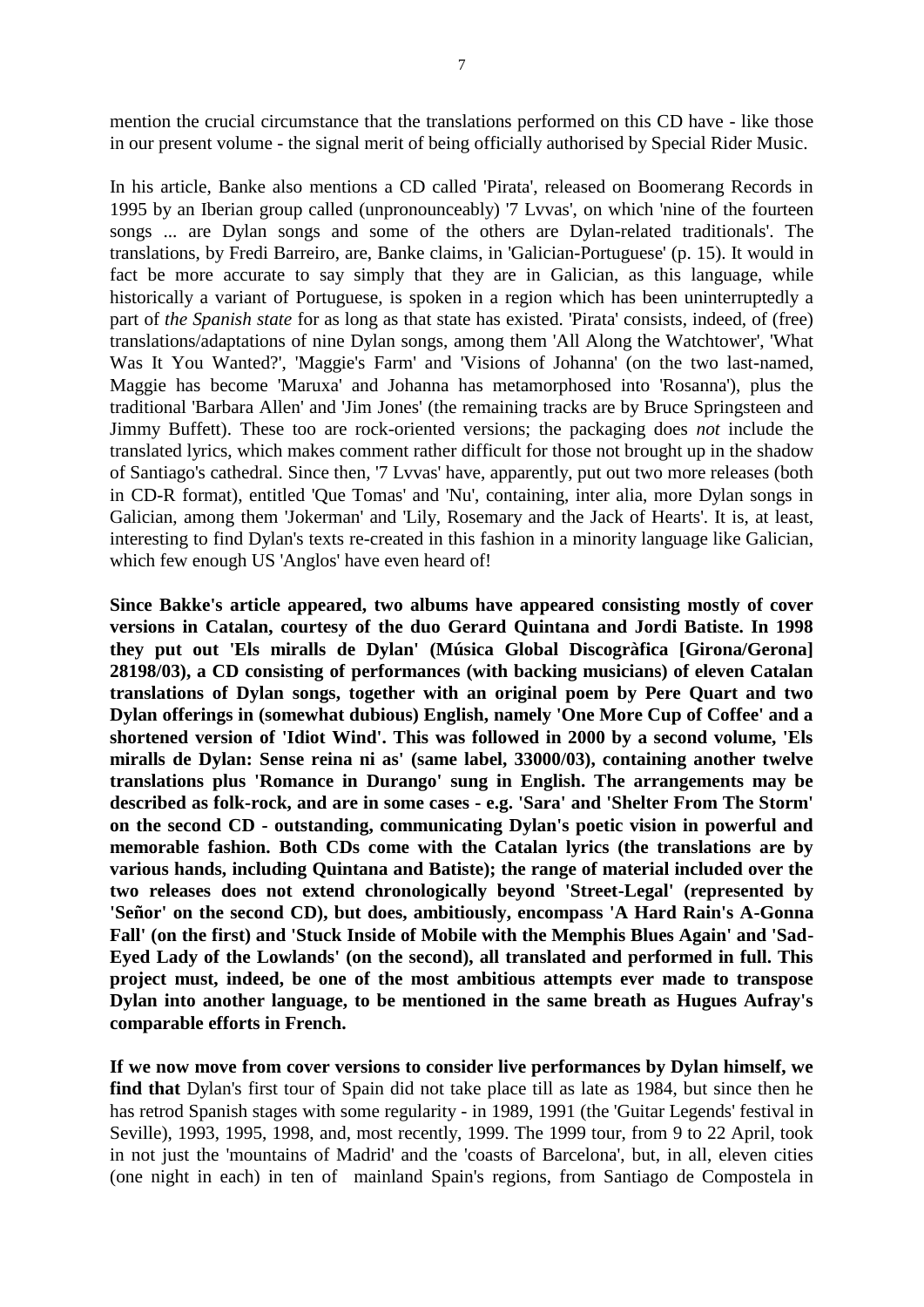Galicia to Murcia in the south-east. The present volume of translations includes, as a centre insert, sixteen previously unpublished colour photos of Dylan from that tour, by Manuel Díaz Echeguren.

Dylan's fame as a songwriter and poet has been consistently high in a country in whose various regions poetry and music have traditionally been no strangers to each other, whether in the medieval 'cantigas' (songs) and 'romances' (ballads), or in the 'saetas', the Easter chants of Andalusia (we shall meet the two last-named forms later in this article). It may also be reasonably stated that contemporary Spain is more accepting than Britain or the US of the notion that non-classical singers can legitimately record and perform 'official' poetry. Several well-known (and commercially successful) artists in the folk/singer-songwriter area have even made a point of specialising in the field of poems set to music. Among these are: Paco Ibáñez, who has recorded material ranging from medieval 'romances' to contemporary poets like Rafael Alberti; the very popular Catalan singer Joan Manuel Serrat, who has issued (in Spanish, not Catalan) tribute albums consisting entirely of poems by, respectively, Antonio Machado and Miguel Hernández, both of them prestigious twentieth-century poets; and Amancio Prada, who hails from León province, on the borderline between Castile and Galicia, and has recorded highly personal interpretations of poetry in both Spanish and Galician, including, notably, a fine tribute album of poems by the nineteenth-century writer Rosalía de Castro (Galicia's national poetess, who was herself strongly influenced by the folk tradition and has a status in her home region comparable to that of Robert Burns). In the Anglophone world, by contrast, such fusions of 'art-poetry' and 'popular music' are extremely rare: Burns' songs, certainly, continue to be recorded by Scottish performers, and William Butler Yeats' poems are quite often set to music in Ireland, but outside the Celtic fringes it is another matter. Joan Baez did record, back in 1968, an album called 'Baptism', consisting of highly credible versions of poems whose authors ranged from John Donne to Henry Treece, and even (in English translation) Spain's very own Federico García Lorca (for whom see below); but this album, fine though it is, is not exactly the best-known or easiest-to-find item in Ms Baez's back catalogue. In Spain, it is not culturally difficult for readers and listeners to accept the notion of the songwriter-poet, and this factor has no doubt facilitated Bob Dylan's reception there.

A fair number of critical and biographical studies of Dylan have been published in Spain over the years, and many of these are listed on the 'Kaw Liga's Shelter From The Storm' site. One interesting series which is not mentioned on that site is the set of four volumes available under the imprint 'Los Juglares' (Ediciones Júcar, Madrid). This is a collection of studies of contemporary musicians, generally combining biography, critical comments, photos and lyrics, which straddles the Hispanic and non-Hispanic musical worlds - and usually maintains a high standard of accuracy and usefulness (though, as we shall see, there are exceptions). The very first volume in the collection was ... 'Bob Dylan', by Jesús Ordovás, in 1972, and since then there have been 'Bob Dylan 2' by Mariano Antolín Rato (today a published novelist) in 1975, 'Bob Dylan 3' by Danny Faux in 1982, and - alas - 'Bob Dylan 4' by Vicente Escudero in 1992. Of these four, the volumes by Rato (polemically analytic) and Faux (rich in detail) are the most interesting. Ordovás' introductory study leans rather heavily on Anthony Scaduto's 'Bob Dylan', but it remains of undeniable importance as, quite simply, the first serious book on Dylan to appear in Spain (Scaduto's biography was eventually published in Spanish, again by Ediciones Júcar, in 1976). The weakest of the four is Escudero's book, which can only be described as hack-work - a botched piece of second-rate journalism, occasionally redeemed by a stray insight but spattered with typographical and bibliographical errors and riddled with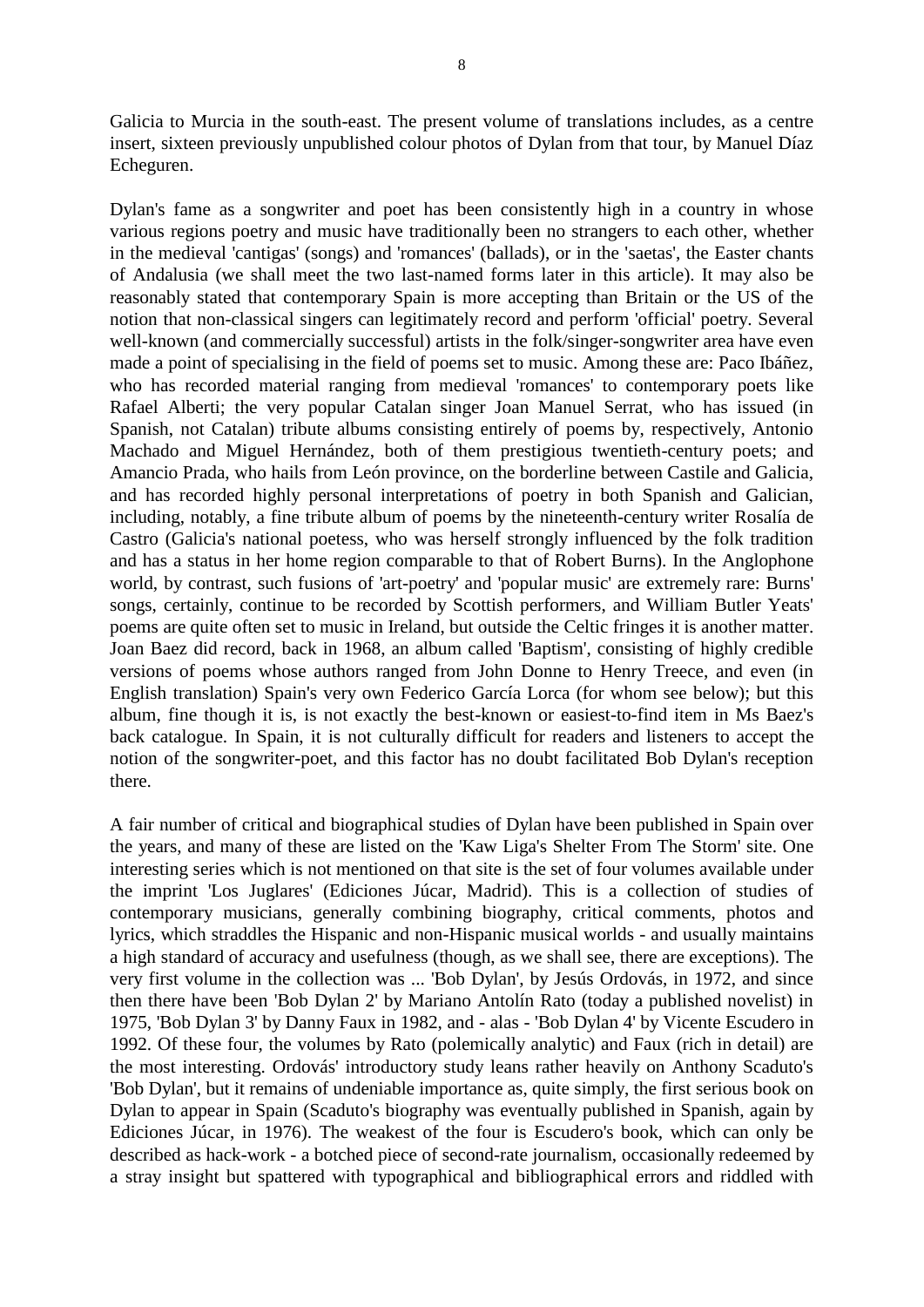tell-tale signs that the author's command of English is not quite what he might like the reader to think. Each of the first three volumes includes a selection of lyrics in both the original and Spanish translation; Escudero's, however, does not (no doubt just as well), and so Los Juglares' (incomplete) set of Dylan translations goes no further than 1980 and 'Saved'.

The history of Dylan translation in Spain may be traced on the 'Kaw Liga's Shelter From The Storm' site. The key predecessor of the present volume is the two-volume set 'Escritos, Canciones y Dibujos' ('Writings, Songs and Drawings'), with translations by Carlos Álvarez and published by Editorial R. Aguilera/Ediciones Castilla (Madrid) in 1975. This is an officially authorised, bilingual Spanish/English volume, based on Dylan's 'Writings and Drawings' volume and extended up to 'Blood on the Tracks': the new volume carries on chronologically from where that one left off. Since 1975, a number of other books have appeared in Spain either wholly or partly dedicated to translations of Dylan, some of them including examples of his more recent work. The 'Kaw Liga's' site lists half-a-dozen of these, to which should be added the translations included in the three Los Juglares volumes mentioned above. In addition, the bulk of the Álvarez translations were reissued by Editorial Fundamentos (Madrid) in 1984, in two volumes - again bilingual - entitled 'Canciones 1' and 'Canciones 2' ('Songs 1' and 'Songs 2'). These were, at the time of writing, still available in Spain; it should be noted, however, that they do *not* include all of the Álvarez texts originally published in 1975 - the selection is confined almost exclusively to songs actually released on Dylan albums, and even then there are omissions (e.g. *all* the 'Basement Tapes' material is left out, as are the 'new' songs first released on 'Greatest Hits 2').

'Del Huracán a las Tierras Altas' is, meanwhile, unique in two crucial aspects: it is the *only* book of Dylan translations in Spanish to bring together *almost all of the songwriter's work from 'Desire' onwards*; and it is the *only* volume covering the period from 1975 on to have received *official authorisation* from Dylan's copyright administrators. Some, but not all of the Iriarte/García translations have previously appeared in limited-edition booklets, also issued by Masked Tortilla Productions, but what is most striking about the new book is its visible aspiration to quality, rigour and - for the period it covers - *completeness*.

## IV

The Masked Tortilla has handed the fortunate Spanish-speaking reader a handsome, largeformat soft-cover volume, graced with an expressive cover photo of Bob Dylan from 1999. Unlike its predecessor 'Escritos, Canciones y Dibujos', this is *not* a bilingual edition: only the album and song titles appear in English, a circumstance which immediately throws a greater weight on to the Spanish text, forcing it to stand or fall on its own. There is a one-page prologue, penned by the Argentinian singer Andrés Calamaro (Calamaro, who is a wellknown artist in both South America and Spain, and has named or quoted Dylan in more than one of his own songs, opened for Dylan on eight nights of his 1999 Spanish tour, indeed covering the song 'Seven Days' on five of them; his text is an enthusiast's salute to Bob's creative power); this is followed by a three-page introduction of a factual and methodological nature, signed jointly by the two translators. There are very few annotations: notes appear only to a total of six texts - so, again, everything is down to the songs themselves and the quality of the translations. It should be stressed once again that this volume has, like 'Escritos, Canciones y Dibujos', the official imprimatur of Dylan's publishers - although this time, for whatever reason, the authorisation has not extended to permission to include the English texts.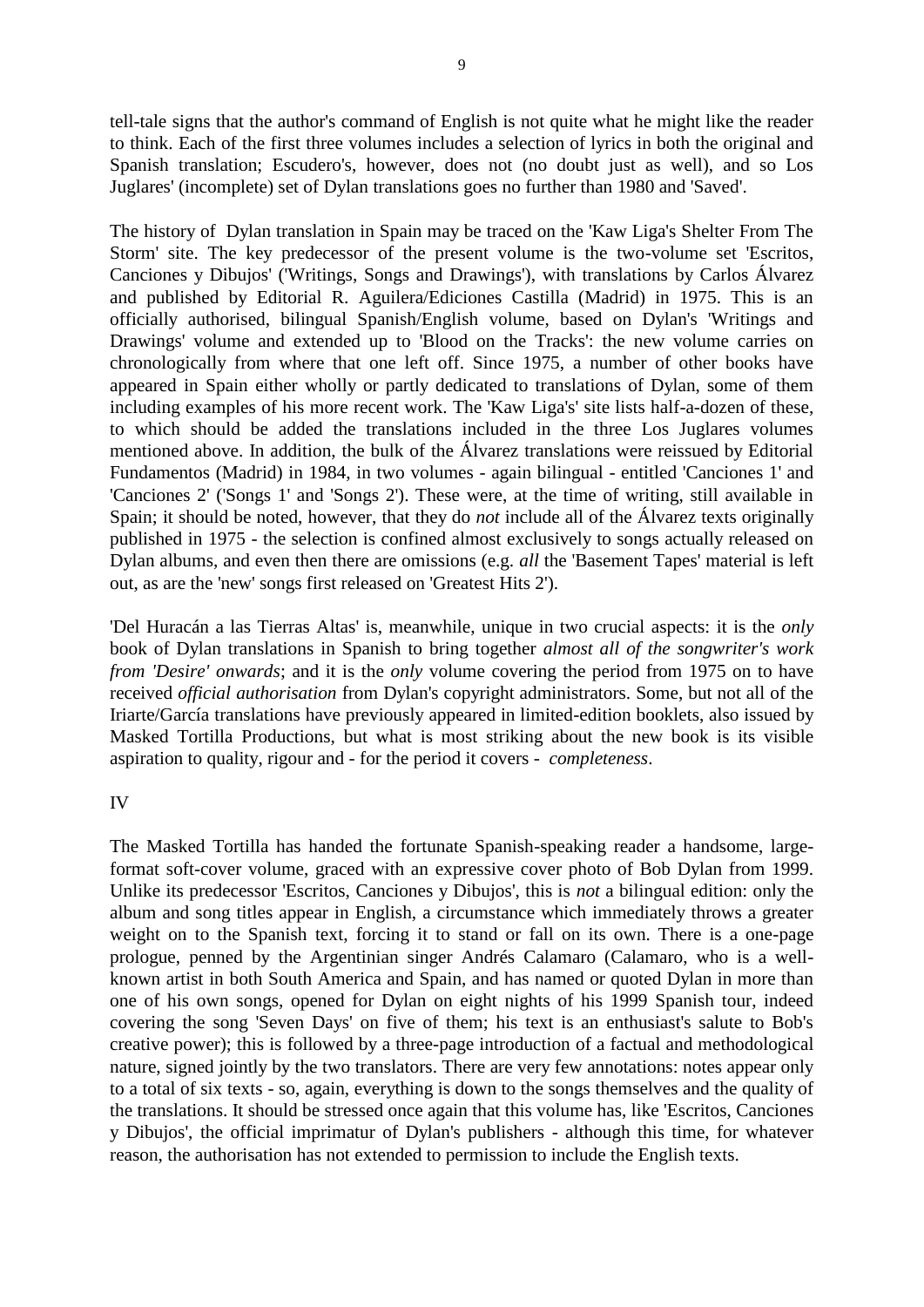The selection and organisation criteria are clearly set out in the translators' introduction. For a volume of this kind, a number of groundrules have to be set, concerning: which songs to include; what source texts to use; how to arrange and order the texts in the volume; and how to present the texts on the page. On all these counts, the criteria followed by Antonio and Francisco are eminently sensible and justifiable.

The basic rule followed by the translators is to include all songs composed by Dylan which have been officially released over this period, whether by Dylan himself or by others - or which have at least been officially published, even if no recording exists by anyone. This excludes most songs written and/or performed in collaboration, with the salient exceptions of the Dylan-Jacques Levy compositions from 'Desire' and the associated sessions, and the Dylan-Sam Shepard triumph 'Brownsville Girl'. Out, then, are the Travelling Wilburys songs; out are the unreleased songs composed with Helena Springs; out are numbers like 'Silvio' to which Dylan wrote the music but not the words; and out are the minor co-compositions 'Got My Mind Made Up' and 'Under Your Spell' - which, I respectfully submit, few will miss. Nor will many cry into their pillows over the omission of 'Legionnaire's Disease', 'Had a Dream About You, Baby', or 'Night After Night'; the absence of 'Seven Days' is, however, more regrettable. The above four are, unless I am mistaken, the only songs from the period that seem to meet all the criteria but have not made it into this book. Dylan students will, inevitably, miss all the fine folk, blues and old-time numbers interpreted on 'Good As I Been To You' and 'World Gone Wrong', but those songs, we have to admit, were not written by Dylan, however much he may have made them his own. 'World Gone Wrong' is, however, represented by Dylan's booklet notes to the CD; these and the author's notes to 'Desire' are the only two specimens of Dylan's prose to have made it into this volume.

The original texts for the translations have been taken from the official sources - the book 'Lyrics 1962-1985' (up to 'Empire Burlesque'), the sheet-music issues for individual albums, the CD-ROM 'Highway 61 Interactive' and the official Dylan website (www.bobdylan.com). Only one version of each song is translated (no variant readings). Stanzas included in the printed text but omitted by Dylan on record (e.g. the 'missing' 'shadow in the door' verse from 'New Pony') have generally been kept, but where there is a discrepancy between the printed or electronic text and what Dylan sings on record, the translators' policy has been to opt for the latter. This last rule, it must be said, has in fact not been applied in a hard-and-fast fashion. In stanza 2 of 'Where Are You Tonight?', for instance, the translation follows the printed text from 'Lyrics' ('the time and the place that the trouble would start') and not the version performed on 'Street-Legal' ('the time and the place that we'd part'); while the text used for 'The Groom's Still Waiting at the Altar' is actually a compromise between the 'Lyrics' variant and that sung by Dylan on the released version (the choruses follow the record, but in stanza 1 the 'walls deteriorated' reading from 'Lyrics' has been chosen in preference to the 'wild goose chase' variant from the record). However, the point is, we might conclude, not to follow a onesize-fits-all model of 'authenticity', but to establish the *best possible text* of a song from among the permissible alternatives - an approach which is, surely, further justified if the chosen variant is then to serve as the source text for the *best possible translation*.

The sequencing of the song texts over the volume follows the same principle as 'Lyrics', i.e. an album-by-album approach. This is, of course, more complicated than it might seem, thanks to the existence of out-takes, single-only tracks, etc, and the solution adopted for these cases is, again, that of the English-language volume. The sequence chosen for the individual albumand-associated-tracks units is: first, the tracks from the album; then material from singles;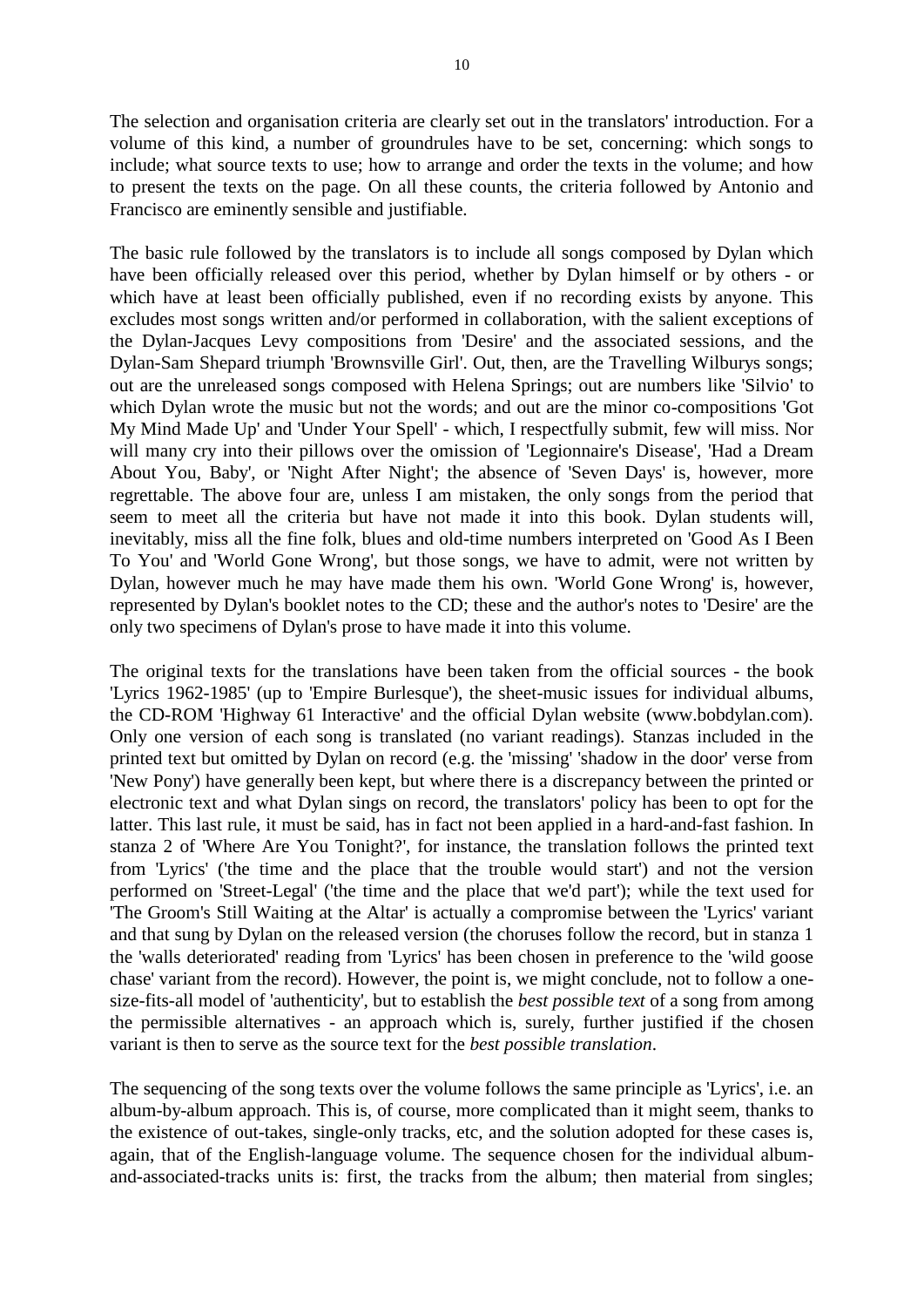then out-takes released only later; and, finally, 'songs from the sessions' that have been officially recorded only by other artists, or else published but recorded by no-one (this approach, incidentally, means there are no separate sections for 'Biograph' or 'The Bootleg Series vols. 1-3'). By way of example, the 'Desire' section consists of: the nine tracks from the 1975 album (seven of them co-written by Dylan with Jacques Levy); Dylan's sleevenotes to the album; 'Rita May', a track released only on a single (1976) and on the Japanese compilation 'Masterpieces' (1978); 'Abandoned Love', an out-take released on 'Biograph' in 1985; 'Golden Loom' and 'Catfish', out-takes released on 'The Bootleg Series' in 1991; 'Sign Language', a song from the 'Desire' period which appeared on Eric Clapton's 1976 album 'No Reason to Cry', with Dylan helping out on vocals, but is to be found on no Dylan album; and, finally, one last, very obscure song from around the same time, the unreleased - and, it seems, uncovered - Dylan-Levy number 'Money Blues'. The approach, then, is roughly chronological, although the chronology is one of composition, rather than release dates. Other kinds of arrangement would of course have been possible. The songs could have been arranged alphabetically (but, if so, by English or Spanish title?); or else thematically, following the compiler's notion of what the nineteenth-century British anthologist Francis Turner Palgrave called the most 'poetically-effective' order. The latter option would have been intriguing, and would surely have thrown up some interesting juxtapositions, but the chronological approach has the virtue of (approximate) simplicity, and allows the non-English speaker to follow the songs album by album, track by track, translation in hand.

#### V

For the songs are, indeed, arranged on the page as poems, and poetry is what they come out as. The translators have, wisely, not allowed more than one song per page, and have in all cases kept the original division into stanzas. The result is that the book has the appearance of a volume of Spanish-language verse - an appearance that is fully justified by the content. In the great majority of cases, Dylan's songs - *in these transformed and translated versions* - read, beyond any doubt, not as 'songs' but as 'poems'. The only substantial exception, the odd minor composition apart, is virtually the entire group of 'Empire Burlesque' songs from 1984, which I am not alone in believing to mark the all-time nadir of Dylan's songwriting - material which, thank goodness quite untypically, consists of lover-for-your-life 'songs' and nothing more). The translations have, indeed, been conceived to be read, not to be sung - hence the disappearance of the originals' rhymes and metrical schemes. What we have in Spanish inevitably looks far more like free verse - though not entirely, thanks to the retention of the stanza form and, in many songs, the repeated device of the refrain. Something is, clearly, sacrificed, above all in musicality; idioms can also get lost, and puns unavoidably disappear. On the other hand, Dylan's power of imagery comes over undimmed in translation, and the same is true of his narrative gifts (a number of songs - among them 'Isis', 'Brownsville Girl', 'TV Talkin' Song', and 'Highlands' - read as fine Spanish-language short-stories-in-verse). And on the credit side, in many cases the loss of rhyme is amply offset by remarkable moments of sonority and verbal force in the very Spanish of the translation. All these points will, of course, be clearer from concrete examples, and these I shall now endeavour to provide.

## VI

Clearly, no translation - still less a deliberately non-rhyming one - can hope to reproduce in full the multiple poetic characteristics of Dylan's writing - rhyme, rhythm, alliteration,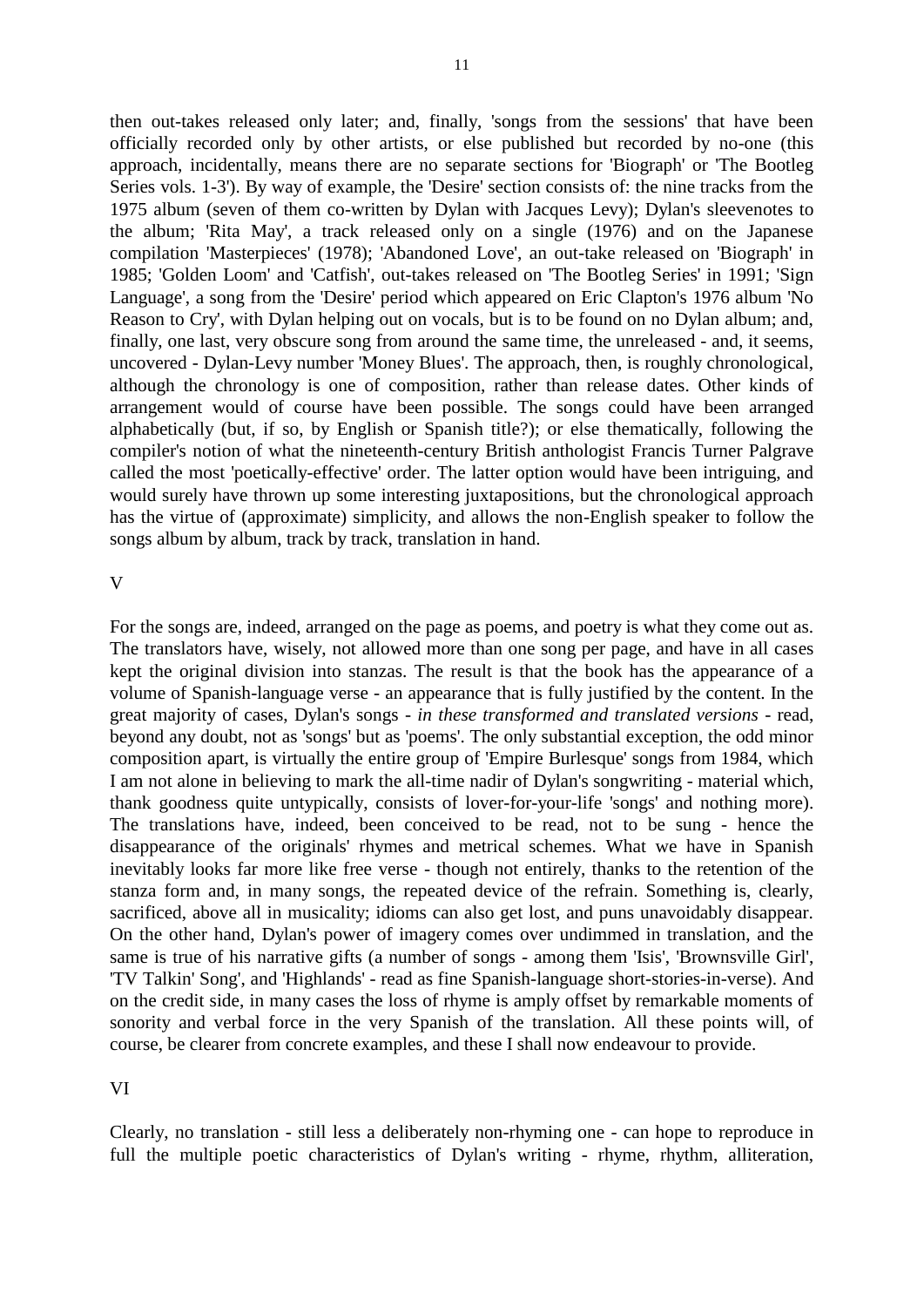assonance, onomatopoeia, metaphor, personification, puns and wordplay, quotation and allusion, reanimation of idiom and cliché, and so on.

To take the aspect of rhyme first, Dylan's 'skipping reels of rhyme' may be largely absent from the translated texts, but here and there the Spanish language allows a rhyme to be preserved, as in the superb 'wagon/dragon' coupling in the fourth verse of 'Señor', which comes out, in Spanish too, as 'vagón/dragón'. Indeed, in 'When He Returns', stanza two, the original 'arrow/narrow' internal rhyme ('Truth is an arrow and the gate is narrow that it passes through') is finely rendered by a parallel, brand-new internal rhyme in Spanish, corresponding exactly to the two rhyming words in the English - 'flecha/estrecha' ('La Verdad es una flecha y estrecha es la puerta que atraviesa': a keenly balanced, sonorous line that fully matches the original).

It is true that this translation fails to reproduce - probably no translation could! - the extraordinary effect of Dylan's closing *non-rhyme* in 'Man Gave Names to all the Animals' ('He saw an animal as smooth as glass/Slithering his way through the grass./Saw him disappear by a tree near a lake ... [THE END!!!]'); the sting in the tail here comes, literally, from the *absence* of the word 'snake', conjured up as the logical rhyming-partner for 'lake', and I certainly can think of no Spanish word of a serpentine signification that might rhyme with 'lago', or, indeed, any synonym for 'lake' that would rhyme with 'serpiente'. Nonetheless, the translation runs: 'Vio un animal suave como el cristal,/deslizándose entre la hierba./Lo vio desaparecer tras un árbol, cerca de un lago ...' - and if 'lago' doesn't twist ineluctably onwards to 'serpiente', even so, the word that renders 'grass', 'hierba', does, suggestively, form at least an off-rhyme with another Spanish term for 'snake', 'culebra' (which is related, via Portuguese, to the English 'cobra') ... Still within these pregnant three lines, the onomatopoeic effect in the English (those suitably 'hissing' s-sounds in 'smooth', 'glass', 'slithering', 'grass', 'disappear') is partially retained in the Spanish ('suave', 'cristal', 'deslizándose', 'desaparecer'), and, in addition, the sonority is enhanced by the *introduction* of an internal rhyme, 'animal/cristal'.

That final line of 'Man Gave Names to all the Animals' brings us on to the general question of alliteration and assonance. These poetic techniques, to which Dylan frequently resorts, are with a little ingenuity - easier to reproduce in another language than is rhyme. A song which throws out some interesting challenges in this respect is 'Jokerman'. The first line offers a hissing alliterative sequence on 's', similar to what we have just seen for 'Man Gave Names ...', and this time preceding an actual naming of the word 'snake': 'Distant ships sailing into the mist,/You were born with a snake in both of your fists while a hurricane was blowing'. The translation offers: 'Barcos a lo lejano perdiéndose en la niebla/naciste con una serpiente en cada puño mientras soplaba un huracán': the hissing sound is lost in the first stanza but does persist in the second, while the line beginning 'barcos', with its alliterations on 'n', comes out finely balanced, making the reader feel the stately, swaying motion of the ships. 'Jokerman' is, though, a song particularly rich in assonances, notably on the sound 'I'. The same first stanza has the phrase 'the eyes of the idol with the iron head', which contains three drawn-out long 'I's; stanza 2 offers: 'So swiftly the sun sets in the sky,/You rise up and say goodbye to no-one'; and the chorus, above all, gives us the line: 'Bird fly high by the light of the moon', which contains no less than four long 'I's. These repeated 'I' sounds connect directly with the song's basic questions: what kind of 'I', or ego, does the Jokerman symbolise? is he an image of the authentic, creative self ('Michelangelo indeed could have carved out your features'), or of the dark, destructive self ('manipulator of crowds', 'going to Sodom and Gomorrah')? For the three passages with repeated 'I' sounds, the translation offers: 'mientras brillan los ojos del ídolo de cabeza de hierro' (stanza 1); 'El sol se pone deprisa en el cielo,/te levantas y no te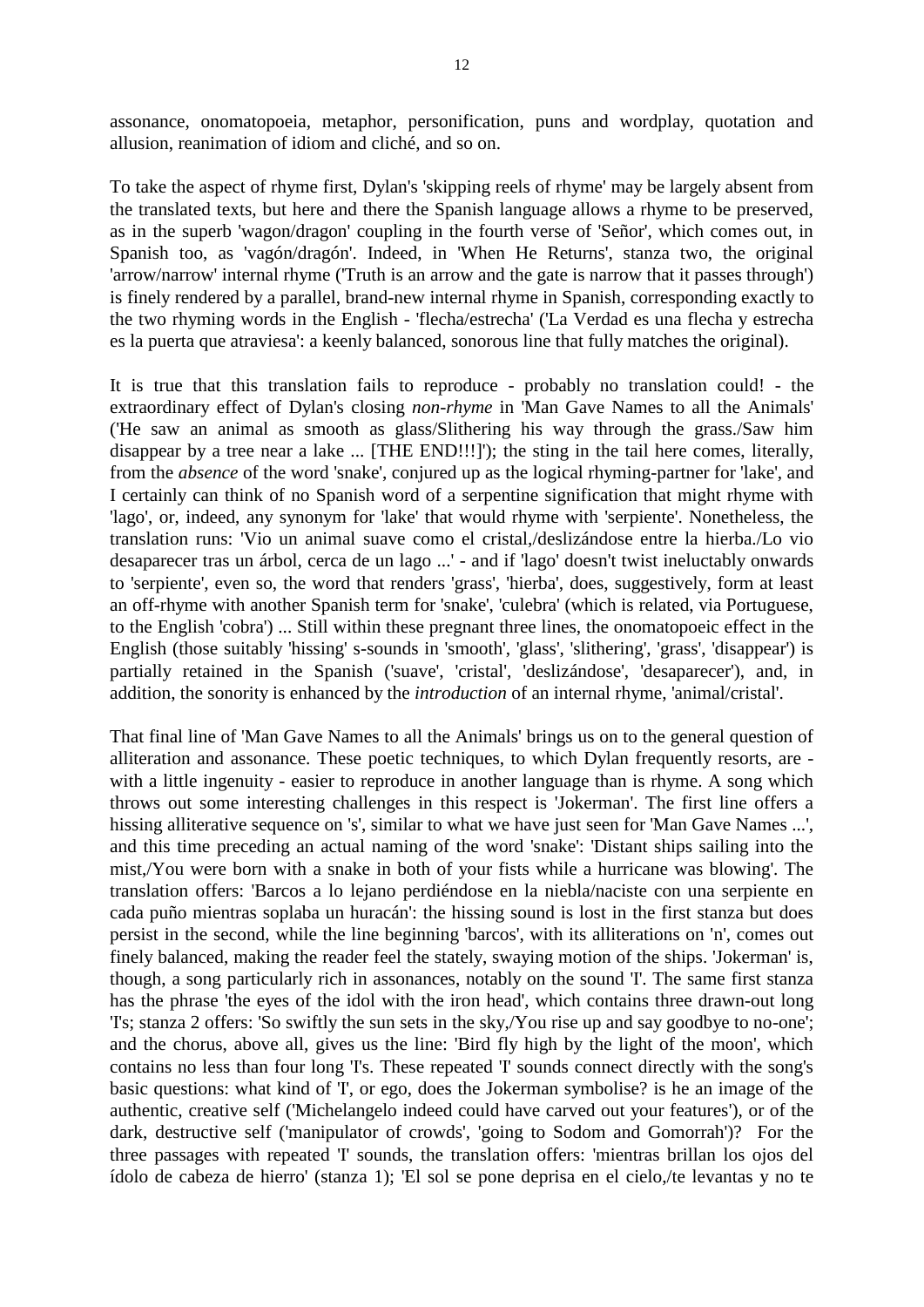despides de nadie' (stanza 2); and 'pájaro, vuela alto a la luz de la luna'. The first two, it must be said, are literal rather than poetic translations, with the assonance lost. In the line from the chorus, however, the translation has merits all of its own: instead of the assonance on 'I', it introduces a rapid alliteration on 'l' ('vuela', 'alto', 'luz', 'luna'), which finely communicates the flitting movement of the song's moonlight bird. This is one of those fortunate moments where the Spanish text creates its own poetry, giving rise to a brand-new sonority which compensates, at least in part, for the poetic effects lost from the original.

As the text of 'Jokerman' suggests, ambiguity and doubleness are, indeed, among Bob Dylan's recurrent themes - as in the line from 'Angelina', 'My right hand drawin' back while my left hand advances'. On the linguistic plane, one means of highlighting the doubleness of language is to resort to punning and wordplay, and, indeed, Dylan frequently employs these devices. The problem for the translator is that, as should be self-evident, it is wellnigh impossible to transpose a pun intact from one language to another. In the present volume, three songs throw up this conundrum in particularly acute form - 'I and I', 'Disease of Conceit' and 'Union Sundown'. 'I and I' is a song which, carrying on from 'Jokerman''s exploration of the divided self, unforgettably dramatises the clash of authoritarian and libertarian selves within a single human consciousness. It has the theme of doubleness written into its title - which the Spanish text renders as 'Yo y yo'. This is correct enough, although even here - when the title phrase is repeated in the refrain ('I and I,/in creation where one's nature neither honours nor forgives' - 'Yo y yo,/en la creación, donde la naturaleza de uno ni honra ni perdona'), the reader has to note that the conventions of Spanish typography - unlike 'I' in English, 'yo' takes a capital letter *only* at the beginning of a line or sentence - already mean that the double theme is not reflected on the page with the perfection of the English text ('I' and 'I' are *typographically identical*, 'Yo' and 'yo' are not). In stanza 3 come the arresting lines: 'Took a stranger to teach me to look into justice's beautiful face/And to see an eye for an eye and a tooth for a tooth'. The phrase 'an eye for an eye' is of course biblical, from Exodus 21:24 ('Eye for eye, tooth for tooth, hand for hand, foot for foot'), but it also contains an audacious pun on 'I' ('an I for an I'), thus replicating the song's theme of the split self - especially as the eyes are by definition two in number. Dylan thus uses the ambiguity of language to create an imaginative link between the patriarchal law of the Old Testament and the song's broader theme of the struggle between the liberal or creative self and its severe, punitive alter ego. The Spanish text, however, translates Dylan's 'eye for eye' line: 'y a ver ojo por ojo y diente por diente', and - as no identity applies between 'ojo' (eye) and 'yo' (I) - the eye/I pun simply vanishes into thin air.

Exactly the same problem recurs in 'Disease of Conceit', with its lines 'Whole lot of people seeing double tonight from the disease of conceit/Give you delusions of grandeur and an evil eye/Give you the idea that you're too good to die/And they bury you from your head to your feet'. Here, as in 'I and I', we have the theme of doubleness ('seeing double'), explicitly linked to an 'eye' which can also be heard as an 'I'. The 'evil eye' of malice is, at the same time, an 'evil I' afflicted by pride, 'conceit' and 'delusions of grandeur' - not to mention immortality - an arrogant 'I' that gets its come-uppance from the knock-out blow of death. For his arresting pun on 'evil eye/evil I', Dylan has very possibly drawn on 'The Tell-Tale Heart', Edgar Allan Poe's celebrated tale of obsession, murder and self-destruction first published in 1845 - in which the narrator murders his neighbour, an old man who, he believes, has the 'evil eye', but whose imputed malice may equally be a projection of his murderer's own dark self or 'evil I' ('I made up my mind to take the life of the old man, and thus rid myself of the eye forever'; 'for it was not the old man who vexed me, but his Evil Eye' (Poe, 'The Fall of the House of Usher and Other Writings', Penguin edition (1986), pp. 277, 278). However, once again the Spanish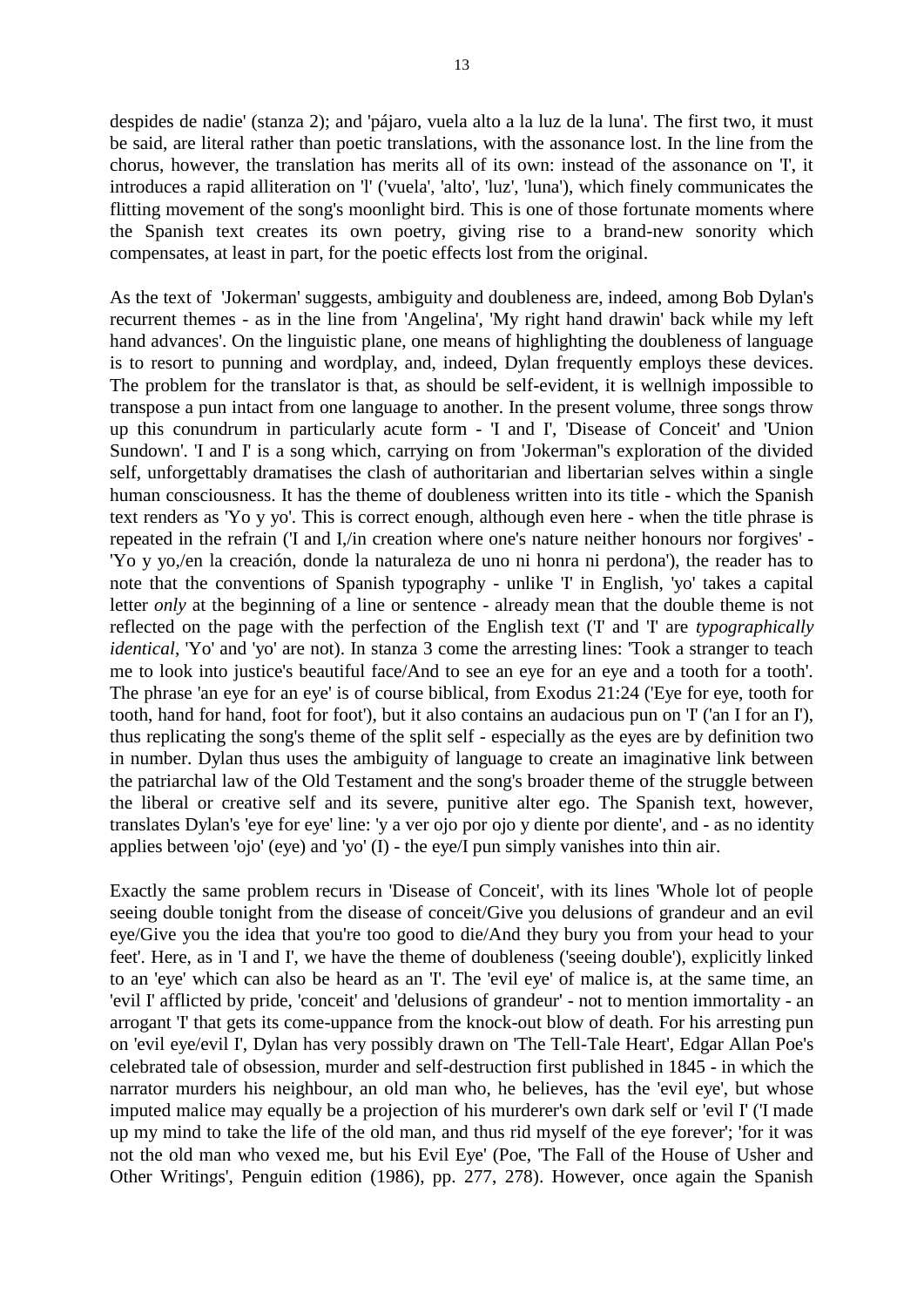version of 'Disease of Conceit' cannot communicate this element of the song's complex linguistic and textual connotations. The line 'Give you delusions of grandeur and an evil eye' simply becomes 'Te provoca delirios de grandeza y mal de ojo': 'mal de ojo' is certainly the Spanish equivalent of 'evil eye', but the eye/I duality has fallen by the wayside.

'Union Sundown' is a song that has a rather different kind of pun written into its title, the reference here being not metaphysical but political. The word 'union' in the title can refer either to the United States (as in Woody Guthrie's line 'Every state in this Union us migrants have been', in 'Pastures of Plenty') or to trade unions/labour unions (as in Dylan's own early 'Talkin' New York': 'even joined the union and paid my dues'). Whichever way the listener takes it, the message is that *neither* the United States taken as a whole *nor* that country's trade unions are doing anything to protect the interests of workers, either at home or abroad: industrial jobs are being shed by an Uncle Sam bent on free-market restructuring, while those in Asia and Latin America who replace the sacked US workers are viciously and cynically exploited. Both the US and the unions are explicitly mentioned in the song text (stanza 3: 'nothin' you got is US-made'; stanza 4: 'the unions are big business, friend'), but in the title and the chorus ('it's sundown on the union', both senses are compressed into the one word 'union'. This feat of compression is impossible in Spanish, where the word for 'trade union' is not 'unión', but 'sindicato': the translators have plumped for the 'United States' sense of 'union' for both title and chorus, rendering 'union sundown' as 'ocaso de la Unión', although, still, 'los sindicatos' make a brief bow in stanza 4. Some cases of seeing double, alas, come out single in translation ...

Idioms are another snare for the translator: many English idioms are not translatable into Spanish, although a common European and Christian heritage means that some exceptions to this rule exist. One of the hallmarks of Dylan's writing at its sharpest is his knack of breathing new life into pre-existing idioms by extending and developing them - for instance, by returning the abstract back to the concrete; or, alternatively, by placing two tired old phrases in surprising juxtaposition and thus resurrecting the expressive potential of both. In 'Heart of Mine', we find the line 'you can play with fire, but you'll get the bill': Dylan takes the familiar phrase 'play with fire', and unexpectedly expands its sense - asking the listener to imagine a metaphorical arsonist being asked to pay up in figurative greenbacks! Here, our translation has: 'puedes jugar con fuego, pero te pasarán la factura' (the second part of the translated line means, literally, 'but they'll pass you the bill'). This *does* manage to reproduce Dylan's conceptual wordplay in Spanish, as, fortunately the idiom 'play with fire'/'jugar con fuego' happens to exist in both languages. In 'Foot of Pride', Dylan's extraordinarily word-rich tirade against the unrighteous, the outcome is less happy. This song, again, has Dylan giving new life to a stock expression, namely 'laughing all the way to the bank' - which he converts into 'sing « Amazing Grace » all the way to the Swiss banks'; the specificity of 'Swiss banks' converts the phrase back from abstract to concrete, while to imagine the lucky depositor not laughing but singing - and a hymn at that! - adds an unexpected note of comedy. The translation, however, only has: 'cantar « Amazing Grace » camino de los bancos suizos' - a correct enough literal rendering, but one that can't bring out the connotations of the original. The same song offers the arresting line: 'They kill babies in the crib and say, «Only the good die young »', which shows Dylan welding together two clichés with devastating effect: the unregenerate, he implies, even have the nerve to justify their cruelties with a totally inappropriate rhetoric. The translation here has: 'Matan a los niños en la cuna,/y dicen que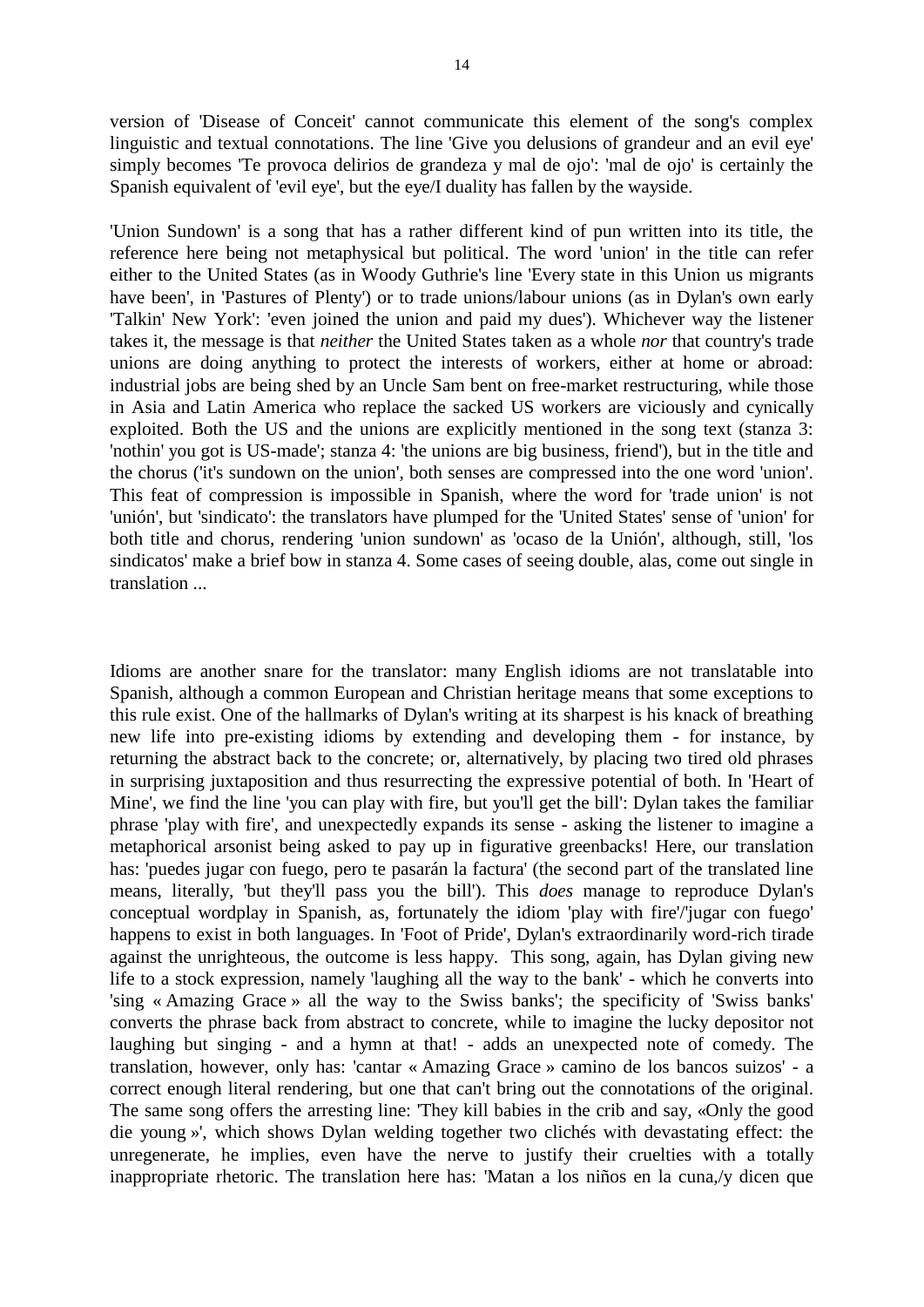« Sólo los buenos mueren jóvenes »' - a rendering which, though literal, does contrive to work, since 'only the good die young' is an axiom out of the Greco-Roman heritage that is common to both English and Spanish cultures. So it seems that for idioms and clichés and their transportation between the two languages, the conclusion is ... you win some, you lose some.

Inevitably, certain specifically Anglophone cultural references vanish in translation. In particular, Dylan's frequent quotations from older song traditions, above all the blues, and from the Bible, are especially culture-specific: the language of the blues is a quintessentially American form of English, while no Spanish translation of the Bible has the cultural resonance that the 1611 King James Bible (or Authorised Version), from which Dylan quotes so liberally - and not only in his 'Christian period' - has in English-speaking countries. The Spanish-speaking listener-reader is unlikely to guess from the translation alone that Dylan is with slight amendments - quoting Robert Johnson at key moments in 'Changing of the Guards' and 'Where Are You Tonight?' ('my last deal gone down', 'the juice running down my leg'), or that 'Tryin' to Get to Heaven' is largely a collage of quotations from old blues, folk and gospel songs. Nor will it be obvious, except to those very familiar with the Bible in Spanish, that the title of 'Foot of Pride' comes straight from Psalms 36:11 ('Let not the foot of pride come against me'), or that entire lines of 'In the Summertime' ('Fools they made a mock of sin', 'Poverty and shame was theirs') are near-verbatim quotations from Proverbs, 14:8 and 13:18 ('Fools make a mock at sin'; 'Poverty and shame shall be to him that refuseth instruction'). The specificity of the King James Bible is central - Dylan is quoting not just from the Bible but from *this* English version, with all the literary and cultural gravitas which it has accumulated over several centuries; and - given that the Authorised Version is a translation itself - that connotation cannot be got across in a Spanish translation of Dylan.

Literary allusions constitute another culture-specific aspect of Dylan's texts. In 'Jokerman', stanza 2, a well-read English-speaking listener will recognise the line 'Fools rush in where angels fear to tread' as a verbatim quotation from Alexander Pope's poem of 1711, 'Essay on Criticism', which in turn supplied the title for E.M. Forster's novel of 1905, 'Where Angels Fear To Tread'. The literal Spanish rendering, 'Los tontos se apresuran a entrar donde los ángeles temen pisar', cannot carry the same baggage of literary connotation. Further on in the same song, when, in stanza 4, Dylan sings: 'Well, the Book of Leviticus and Deuteronomy,/*The law of the jungle* and the sea are your only teachers', the Spanish person encountering 'Tus únicos maestros han sido el Levítico, el Deuteronomio, *la ley de la jungla* y del mar' cannot be expected to realise that 'the law of the jungle' is the title of a celebrated poem of 1895 by Rudyard Kipling, which hands down a harshly violent and competitive view of the world that is of direct relevance, not only to 'Jokerman' (as in stanza 5: 'The rifleman's stalking the sick and the lame,/Preacherman seeks the same'), but also to another song on the same album, 'Union Sundown' ('This world is ruled by violence/But I guess that's better left unsaid').

In other, more mundane cases the translators have omitted cultural or way-of-life references, presumably in the interests of accessibility. In the Dylan-Levy song 'Joey', the idiomatic line: 'It always seemed they got caught between the mob and the men in blue' become the rather bald: 'Siempre parecían acabar atrapados entre la mafia y la policía'; and the specific reference to the New York electricity company: 'Let's blow this place to kingdom come, let Con Edison take the blame' is glossed, literally but ponderously, as: 'Hagamos volar este sitio al infierno, y que la compañía eléctrica cargue con la culpa'. Again, in 'Ten Thousand Men' the line 'Ten thousand men dressed in Oxford blue', has been translated in simplified fashion as 'Diez mil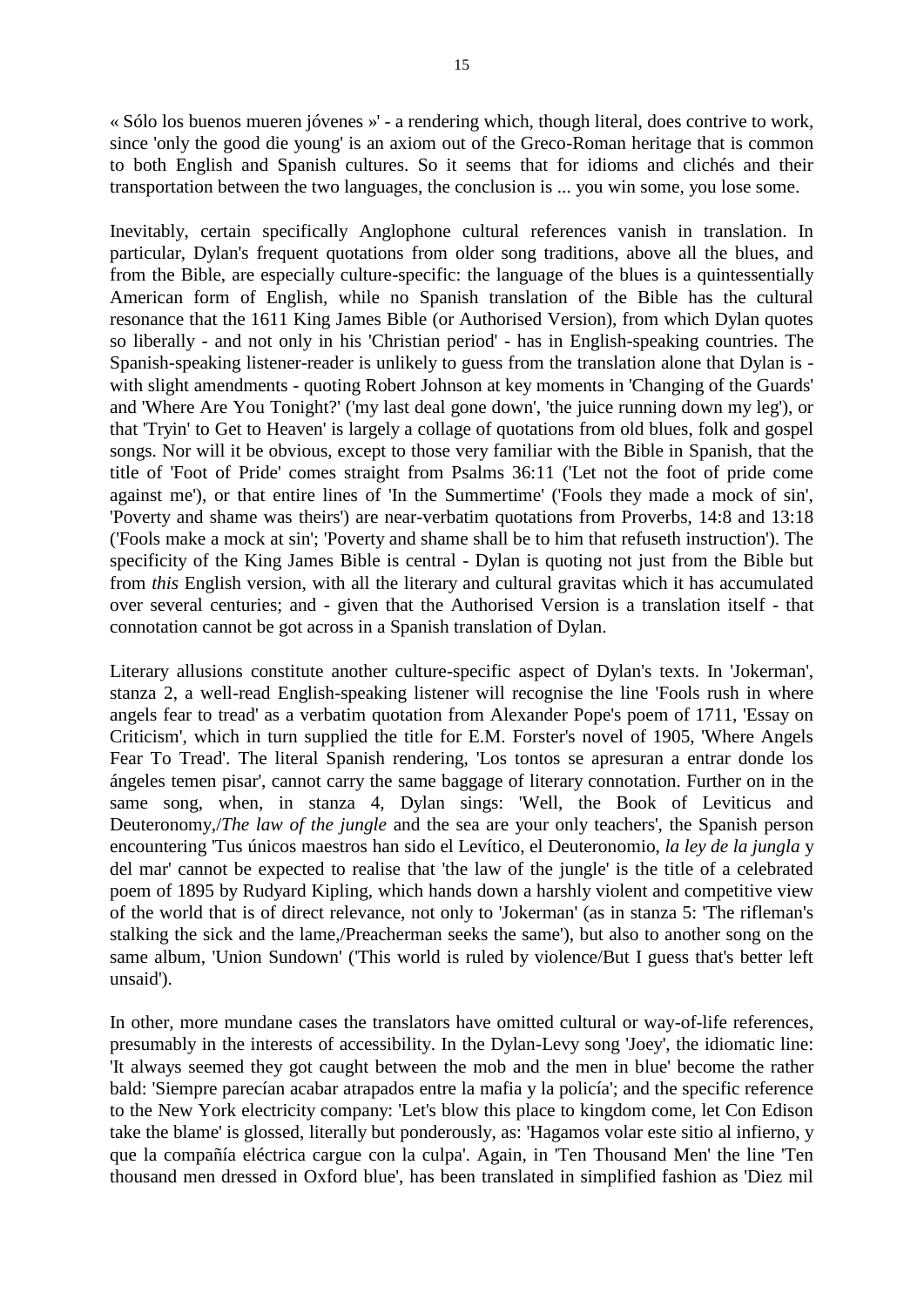hombres vistiendo uniforme azul', replacing the specific 'Oxford blue' by a non-specific 'blue uniform' - presumably on grounds of over-obscurity to Spanish ears. To an Anglophone listener, however, 'Oxford blue' not only denotes the famous old English university, but also connotes establishment-approved sporting prowess (an 'Oxford blue' is a member of one of that university's prestige sports teams, and notably of its rowing 'eight'), and so, by evoking good-old-traditional-English values, intriguingly connects with another song from around the same period - 'Dignity', with its 'Englishman stranded in the blackheart wind', who stiff-upperlippedly 'bites the bullet and looks within' ... Sometimes, alas, nuance cannot quite cross the chasm between cultures.

To all this, however, there is an upside, for there are also moments where Dylan's texts have been felicitously 'localised' by new connotations arising from the translation into Spanish, which fruitfully enrich the writing in unexpected ways. In the Dylan-Levy song 'Isis', the line: 'as we rode through the canyons, through the devilish cold' becomes: 'mientras cabalgábamos por los cañones, a través del frío diabólico'. This curiously reminds the listener that the apparently so-American 'canyon' actually derives straight from the Spanish 'cañón', and, indeed, has set me wondering whether the song's dream-landscape, with its 'pyramids, all embedded in ice', might not be a fusion of ancient Egyptian elements *plus* quite different features of a snowbound, Andean stamp (and its alluring 'turquoise' and 'gold' may be the  $Incas'$ ...).

Later on, 'What Can I Do For You?', on the 'Saved' album, offers an even more interesting case of localisation. In the closing stanza, where Dylan writes: 'I know all about poison, I know about fiery darts', the translation has: 'Sé todo sobre la ponzoña, sé todo sobre las saetas ardientes'. 'Dart' itself is somewhat archaic in English in the sense used, i.e. 'arrow' (the phrase 'fiery darts' is actually from Ephesians, 6:16), and, similarly, in Spanish 'saeta' is less obvious than 'flecha' (which we have already encountered rendering 'arrow' - not 'dart' - in the translation of the earlier 'When He Returns'). The interesting thing is that 'saeta', apart from meaning 'dart'/'arrow' (etymologically, it is related to 'Sagittarius'), is also the name of a type of flamenco-related traditional devotional chant, performed in Andalusia at, of all times of the year, Easter ('and it's Eastertime too!'), to commemorate Christ's passion. A fine anthology of saetas may be found on CD under the title: 'Saetas - Cante de la Semana Santa Andaluza' ('Saetas - Songs of Easter Week in Andalusia'), on the French label Audivis (B 6785, 1993). The English-language notes to this recording quote the comments of José María Sbarbi, from 1880, who describes the saeta text as a 'brief, fervent spiritual maxim, capable of producing in the mind an impression similar to that caused in the body by the wound from an arrow' (which may remind us of Dylan's own lines from 'Restless Farewell' in 1964, 'if the arrow is straight/And the point is slick,/It can pierce through dust no matter how thick'). In the twentieth century, Antonio Machado wrote a poetic variation on the theme - entitled, suitably enough, 'La Saeta' - which is superbly set to music and performed by Joan Manuel Serrat on his tribute album of 1969 (already mentioned above), 'Homenaje a Antonio Machado, Poeta' ('Homage to Antonio Machado, Poet'). This added detail brilliantly coalesces with the guiding theme of the album - which is, of course, salvation - and also creates a direct link to the Easter-related elements in some of the other songs ('Saving Grace': 'well, the death of life, then come the resurrection', and 'In The Garden': 'when He rose from the dead, did they believe?').

Mention of 'In The Garden' leads on to another circumstance where the Spanish text adds a fresh layer of density to the original - which lies, interestingly enough, in the particularities of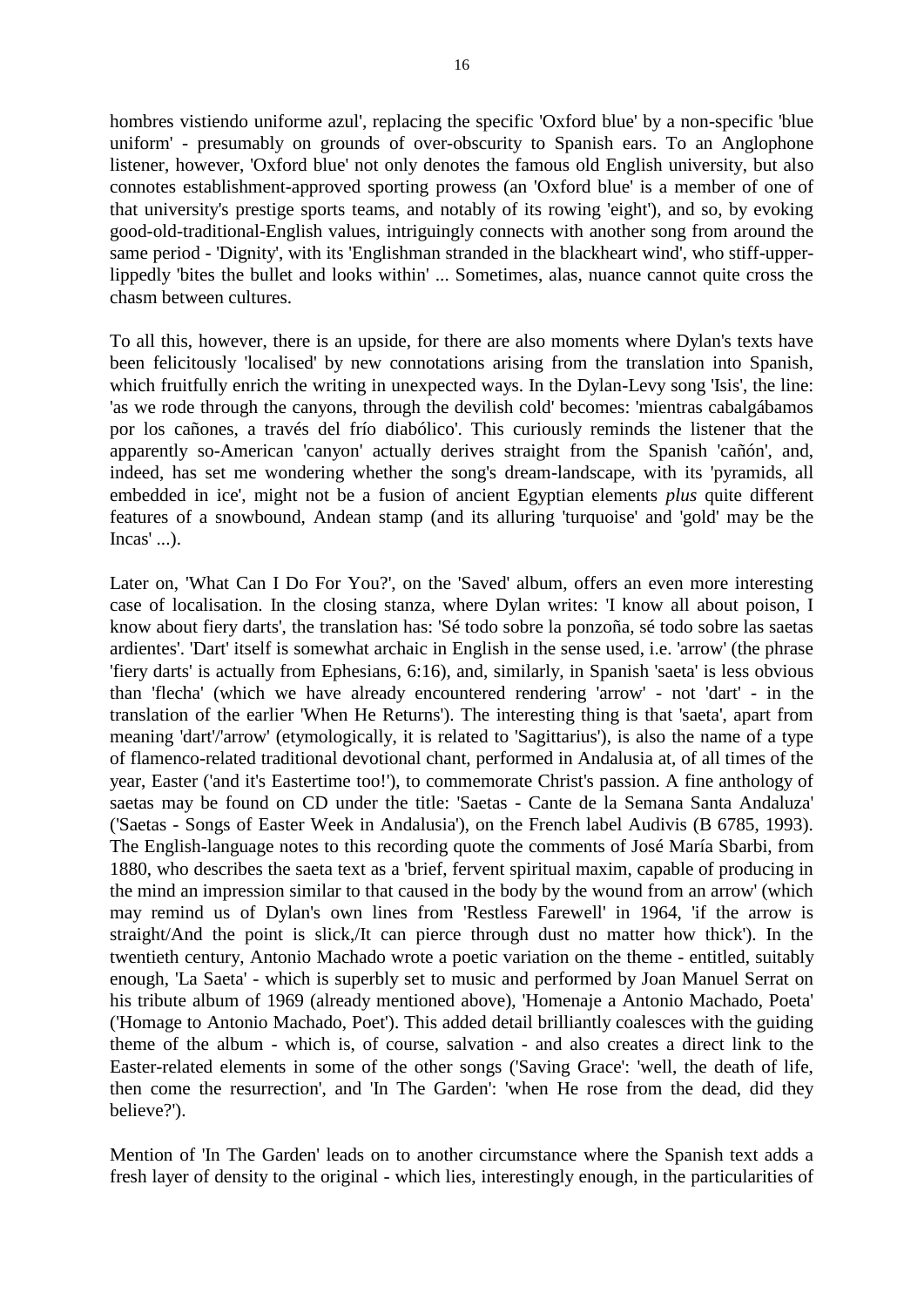Spanish typographical convention. Spanish is, to my knowledge, the only European language that employs *double question marks* - that is, a question is *both* introduced by an (upsidedown) question mark (the symbol ¿) *and* followed by the same device (but this time rightside-up, by the lights of most of Europe's other languages). It so happens that a number of Dylan's songs from these period - 'In The Garden', and also 'Señor', 'What Can I Do For You?', 'Are You Ready?', 'What Good Am I?' and, notably, 'What Was It You Wanted?' - consist, to a greater or lesser extent, largely of a pile-up of questions. The Spanish convention has the effect, on the page, of *doubling* the number of question marks and thus underscoring the presence of the interrogative mood in these songs: 'What Was It You Wanted?', a song of 56 lines, has (title excluded) 32 question marks in English, but, in Spanish and as '¿Qué era lo que querías?' ... 64! The element of doubt comes out, quite literally, doubled - curiously but not inappropriately reinforcing the doubting-Thomas aspect of these songs.

Another modification of sense and feel dictated by the peculiarities of Spanish - this time in the realm of grammar - occurs in 'Ring Them Bells' ('Tocad las campanas'). In the English text of this song, each of the four stanzas (and also the bridge) opens with the same formula, 'Ring them bells' ('Ring them bells, ye heathen', etc; 'Ring them bells, Saint Peter', etc). However, across the song some of these addresses are plural and others singular, and in Spanish, when employing a verb (e.g. 'tocar', 'to ring') in the imperative mood, one has to distinguish grammatically between singular ('toca') and plural ('tocad'). The translation thus switches back and forth between '*Tocad* las campanas, paganos', etc, and '*Toca* las campanas, San Pedro', etc - introducing a structural roughness and asperity into the song which is not there in the smoother, freer-flowing English original.

Conversely, in the two 'Latin American' songs from this period - the Dylan-Levy 'Romance in Durango', and 'Señor' - which have a significant *Spanish-language presence in the original*, the translation has, inevitably, the effect of smoothing out the text's rough edges. The original text of the Mexico-located 'Romance in Durango' has something of a mestizo character, with the repeated lines of Spanish in the chorus ('No llores, mi querida/Dios nos vigila ... Agárrame, mi vida' - 'Don't cry, my darling/God is watching over us ... Hold on tight, love of my life'), plus an array of Spanish words strewn across the entire song ('chilli peppers', 'fandango', 'cantina', 'corrida', 'torero', 'tequila', 'padre', 'fiesta'; plus the placenames 'Durango' and 'Torreón', and the personal names 'Magdalena', 'Ramón' [both invented characters] and 'Villa' [the historic revolutionary leader Pancho Villa]). All in all, this 'gringo' song has rather a lot of Spanish. The translation, naturally, retains all of the original's Hispano-Mexican lexicon, with one exception ('padre' - priest - is rendered by 'cura', the latter being the more usual word in Spanish); but what it can't do, short of keeping some of the original *English*  words in the Spanish text (a road not taken by the translators), is reproduce the rough, improvised feel - somehow in line with the urgency of the drama which the song narrates which the original acquires thanks to the deliberate use of an Anglo-Spanish macaronic language (it should be added that the translators have *not*, as they could easily have, added any footnotes of the type 'these words are in Spanish in the original').

In partial compensation, the title chosen for this song in the Spanish version - 'Romance en Durango' -, though apparently almost identical to the English title, in fact acquires an additional resonance, not present in the original. The Spanish word 'romance' can signify 'a romantic love story' - a sense considered an anglicism but admitted by the dictionaries - but it is, more crucially, also the name of a particular literary genre. A modern work of reference, 'The Penguin Dictionary of Literary Terms and Literary Theory' (by J.A. Cuddon;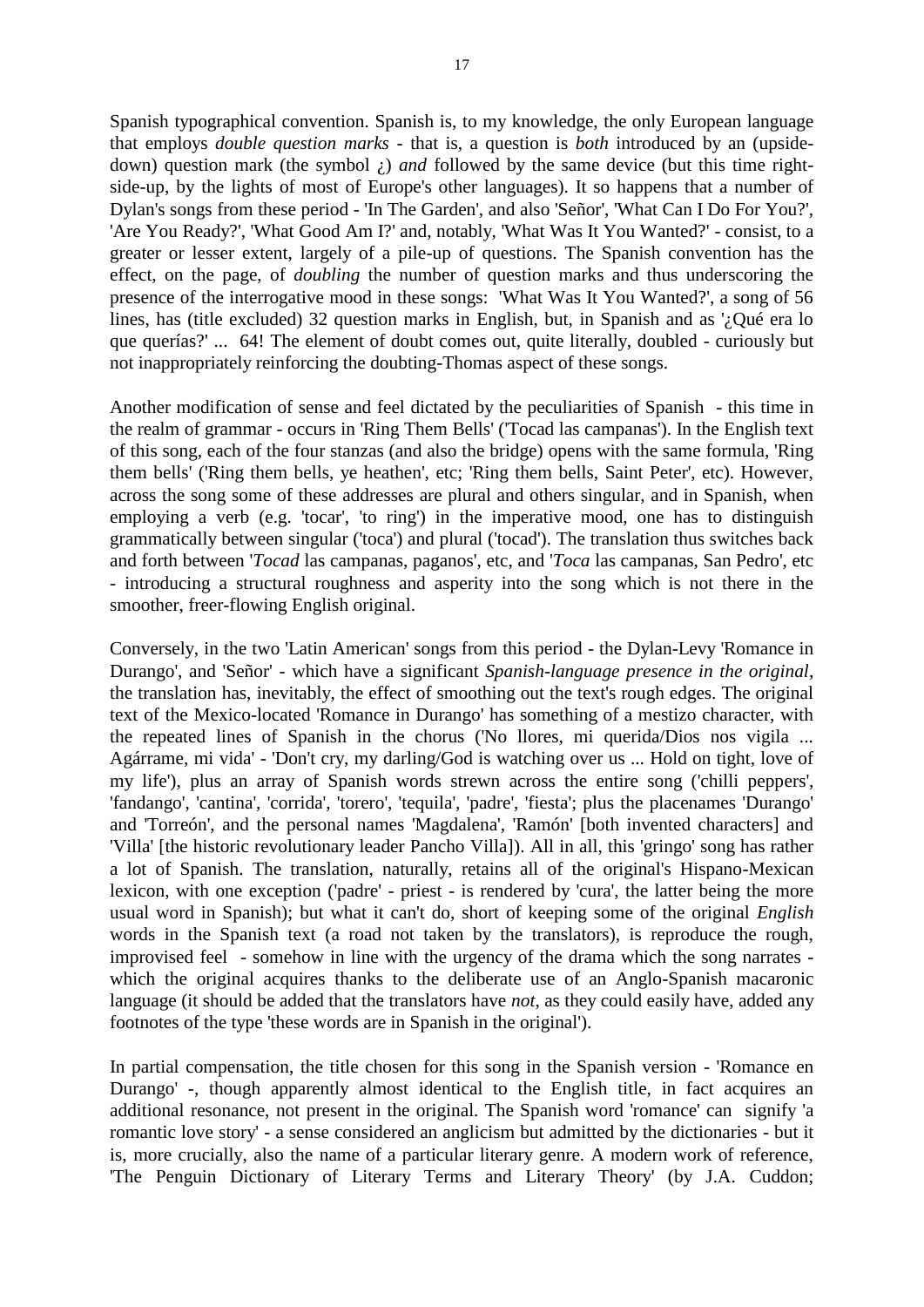Harmondsworth: Penguin, 3rd edn., 1991), states: 'The background to the *romance* is essentially popular, being generally connected with oral tradition, and there is some similarity with the English ballad' (p. 808). These features connect with Dylan's own interest in traditional sources; besides, and appropriately enough, a Spanish 'romance' is more often than not a stirring narrative ballad of a blood-and-thunder, fall-by-the-sword stamp. The song's title may, then, remind the Spanish-speaking reader of the medieval 'romances', with their titles like 'Romance del Infante vengador' ('Ballad of the vengeful prince') or 'Romance del Prisionero' ('Ballad of the prisoner') - or, alternatively, of Federico García Lorca's celebrated twentieth-century re-creations of the genre.

At this point an apparent digression may be in order. Lorca (1898-1936) was butchered in Granada by General Franco's fascists, soon after the outbreak of the Spanish Civil War; his poetry was strongly influenced by popular Andalusian and gipsy traditions, and in 1928 he published an entire volume of 'romances', with titles such as 'Romance de la Luna, Luna' ('Ballad of the Moon, Moon') and 'Romance sonámbulo' ('Ballad of sleepwalking'), under the name 'Romancero Gitano'. That title, which may be translated 'Gypsy Ballads', might remind Dylan listeners of the phrase 'gypsy hymns', from 'Sad-Eyed Lady of the Lowlands'. Other Lorca volumes include 'Poema del Cante Jondo' (1921, published 1931), a title which is a direct admission of folk influence ('cante jondo' is flamenco song) and 'Poeta en Nueva York' ('Poet in New York', 1930, published posthumously, in non-fascist Mexico, in 1940), a title which may recall 'Talkin' New York' from 1962, sequentially the first self-penned song that the Dylan listener encounters, which recounts the adventures of a greenhorn singer-guitarist and ... poet in New York.

In addition, Lorca's creative interests extended beyond poetry to music. Not only did he include a poem called 'La guitarra' in 'Poema del cante jondo', he played an excellent flamenco guitar and composed guitar pieces. One of his compositions, 'Zorongo gitano', was recorded in 1972 by the flamenco guitar wizard Paco de Lucía; it may be found on a compilation CD entitled 'Entre Dos Aguas' ('Between Two Waters' - Philips 814 106-2, no release date given). **The poet was a pianist too: in 1931 he recorded, accompanying the singer Encarnación López Júlvez ('La Argentinita') on piano, a set of ten traditional Spanish songs which he had collected and arranged himself - a project which testifies to Lorca's abiding interest in his country's popular musical tradition. This material was reissued on CD in 1994 by the Sonifolk label, under the title 'Colección de canciones populares españolas' (catalogue number 20105). Lorca's work has continued to fascinate Spanish musicians to this day. For instance, in 1998 the contemporary flamenco 'cantaor' (vocalist) Enrique Morente released a CD called 'Lorca' (Virgin 847030 2), consisting mostly of his own settings of the poet's texts. This was a follow-up to an earlier release of Morente's from 1996 entitled 'Omega' (El Europeo Música EEM 001), a recording dedicated to Lorca and … Leonard Cohen (the Cohen-Lorca connection will be examined shortly).**

Lorca was also, as is well known, a person of openly non-heterosexual propensities - not exactly a comfortable identity in 'nationalist' Spain after the obscurantist, intellectual-hating Franco launched his 'Catholic crusade' on 18 July 1936; and it is at least possible that in Dylan's 'Standing in the Doorway' (on 'Time Out Of Mind', 1997), composed all of 61 years after Federico's martyrdom, the lines: 'I'm strummin' on my gay guitar/Smokin' a cheap cigar' may conceal a sly tribute to the Spanish poet. On the surface, 'gay' in this generally rather archaic song might seem to have its 'old-fashioned' meaning of 'joyful' (our translation renders the lines as: 'Estoy rasgueando mi *alegre* guitarra/mientras fumo un puro barato'; 'alegre'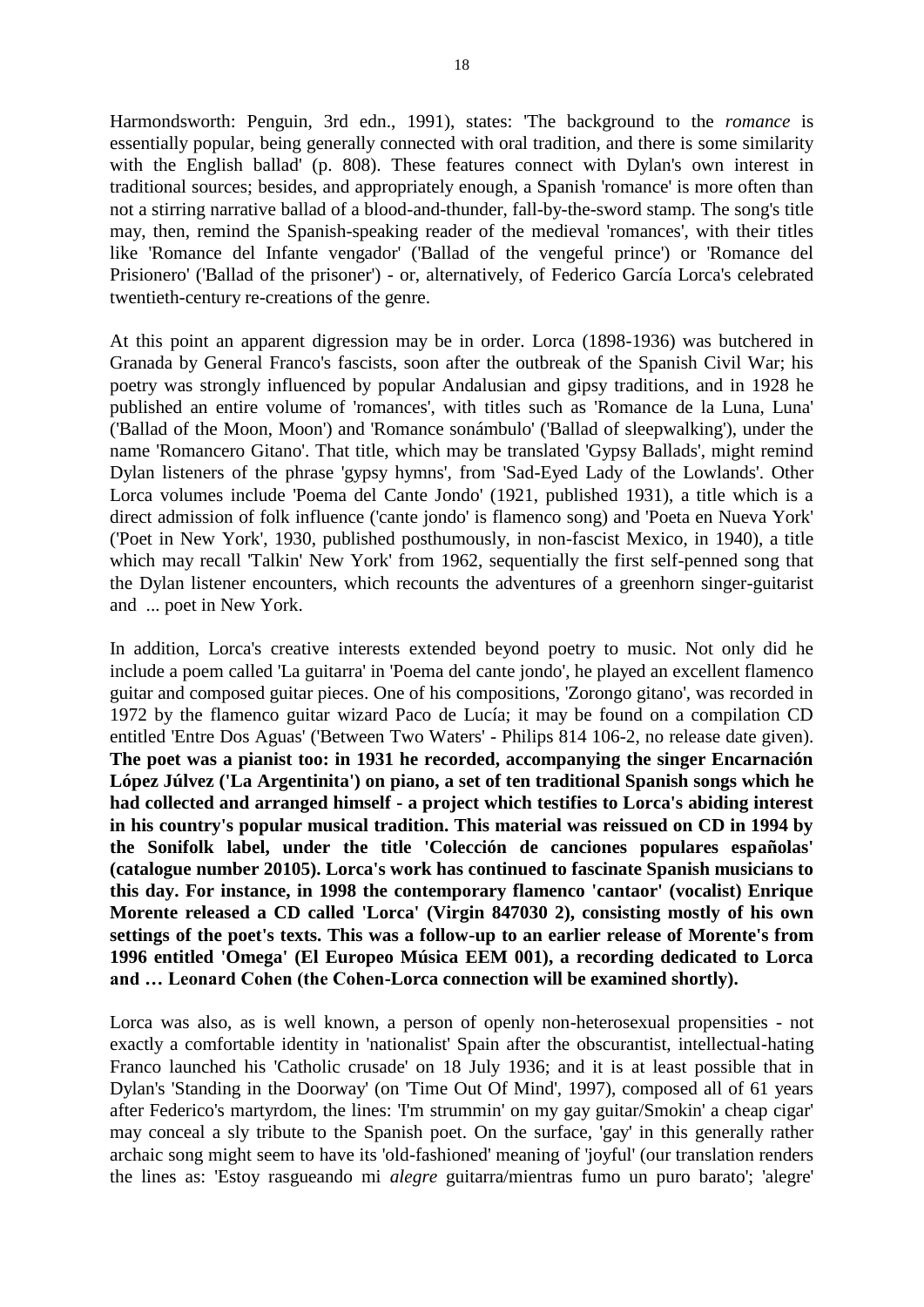means 'gay' in the older sense). However, the phrase 'gay guitar' somehow draws attention to itself, and may indirectly point to Lorca. Even Dylan's rakish (and wondrously politically incorrect!) detail of the 'cheap cigar' would fit with Lorca's lifestyle, and, indeed, the cigars smoked in Spain most often come from Cuba, a country to which the poet paid a three-month visit in 1930 (see Ian Gibson, 'Federico García Lorca: A Life', London: Faber & Faber, 1989, pp. 282-302).

Another interesting link between Dylan and Lorca is provided by Leonard Cohen. In 1988, Cohen included 'Take This Waltz', his own English translation of Lorca's poem 'Pequeño vals vienés' ('Little Viennese Waltz', from 'Poeta en Nueva York'), on his album 'I'm Your Man' whose title phrase, significantly, Dylan quotes in 'Can't Wait', another song from the 'Time Out Of Mind' collection. **Not only is Cohen the Anglophone singer-songwriter of modern times most often compared to Dylan, he and Dylan are long-standing acquaintances (Dylan contributed backing vocals to Cohen's 1977 album 'Death of a Ladies' Man', and has, more recently, performed Cohen's song 'Hallelujah' in concert), and, notably, the Canadian poet-singer is an enormous admirer of the Andalusian poet, whose work he has known and loved since adolescence: Cohen even went so far as to name his daughter Lorca, and in 1986 he took part in the official commemorations, in Granada, of the fiftieth anniversary of Federico's martyrdom (see L.S. Dorman and C.L. Rawlins, 'Leonard Cohen: Prophet of the Heart', London: Omnibus Press, 1990, pp. 36, 353). It seems only fitting that Enrique Morente's album 'Omega' should feature a version of 'Pequeño vals vienés' - with Lorca's original words and Leonard Cohen's tune (the same album, coincidentally, includes a Spanish translation of 'Hallelujah'!). The Lorca-Cohen-Dylan connection is, indeed, a tale of three poets!**

Bob Dylan's own concert of 18 April 1999 in Granada was sponsored by a cultural foundation called 'La Huerta de San Vicente (Fundación García Lorca)' (the same Foundation, incidentally, appears in the credits to both the Morente recordings mentioned above). Laura García Lorca, the poet's great-niece and chairperson of the Foundation, visited Dylan backstage before the concert, and according to reports in the local press in Granada, brought along *Federico's own guitar*, for Dylan to see and - it may be - even play on it ... This happened, admittedly, after Dylan had recorded 'Standing in the Doorway'; and yet, all in all, one might wish to conclude that to hypothesise Lorca's ghost lurking under the surface of that song may, indeed, not be too far-fetched.

To return from Lorca to Dylan's texts, in the song 'Señor' the explicit Spanish-language element is confined to the one repeated title word - but that word, 'Señor', is also the song's keyword, and it occurs (title apart) all of *fifteen times* in both the English text and the translation (twice at the beginning and once at the end of each of the five stanzas, the two bridges excluded). Here as in 'Romance in Durango', the end-product in Spanish is unavoidably smoother and more homogeneous than the original (apart from the disruptive appearance of the US placename 'Lincoln County', as 'Condado de Lincoln'). As to whether that is a gain or loss, 'I can't think for you,/You'll have to decide', but it remains true that a certain hybrid roughness is still present in the title ('Señor [Tales of Yankee Power]'; 'Señor [Cuentos del Poder Yanqui]'), with Hispanic and 'yanqui' lexical elements held in sullen tension, as befits the song's implied theme of culture conflict. It may be added that the outlaw theme in 'Romance in Durango' and the 'Yankee power' motif in 'Señor', taken together, connect fascinatingly with the overtly anti-American (but Whitman-admiring) Pablo Neruda and his play of 1966, 'Fulgor y muerte de Joaquín Murieta' ('Splendour and Death of Joaquín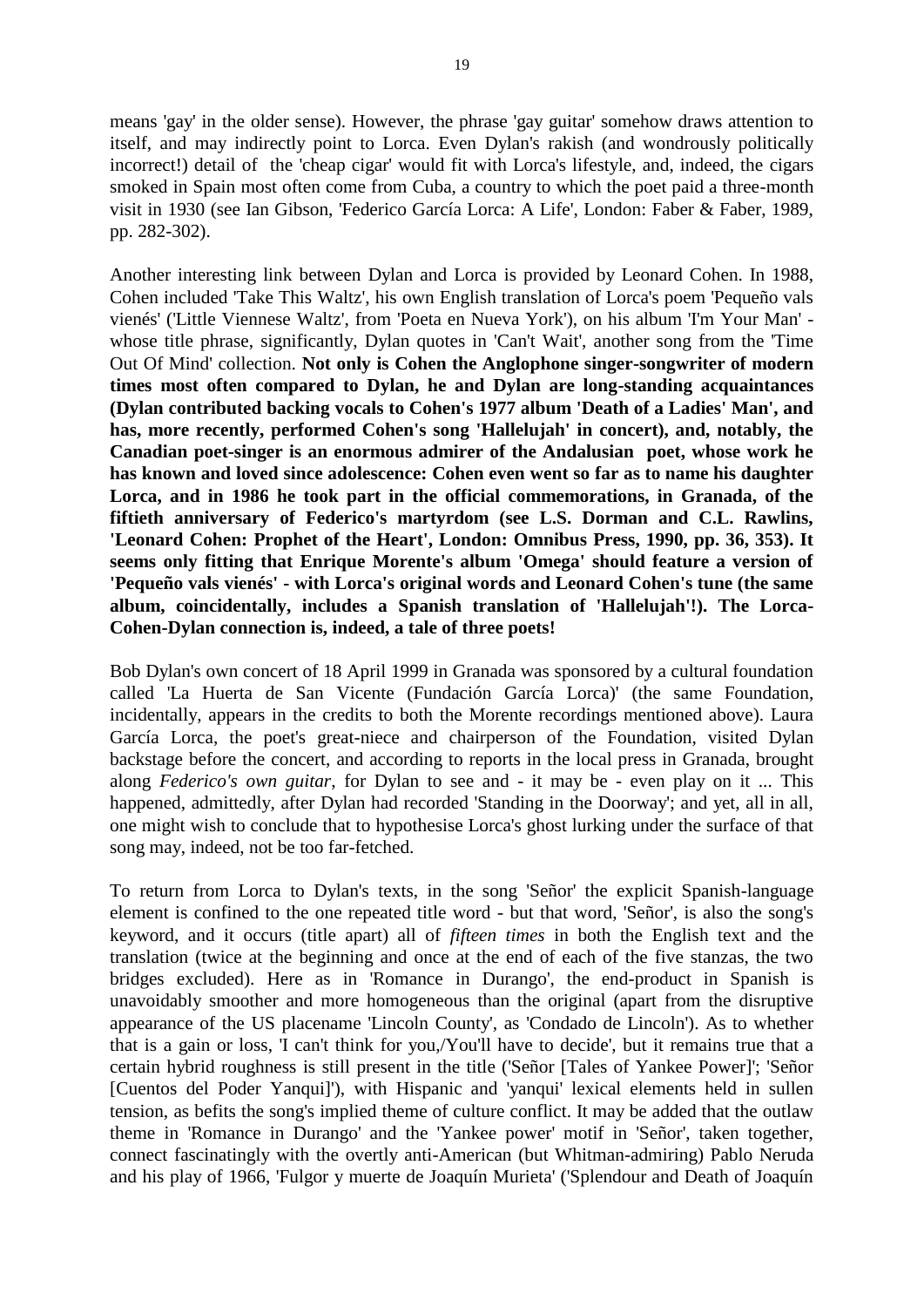Murieta'), which tells the true story of a Chilean adventurer, lured to California by the Gold Rush of 1849, who, after the murder of his lady companion by pernicious 'yanquis', took to an outlaw's life, robbing from the rich to give to the poor like another Pretty Boy Floyd or John Wesley Harding ... In addition, the word 'Señor' is ambiguous in Spanish; in the context of this song - as we can reasonably suppose Dylan knew when writing it - it can either mean 'sir' (as a polite form of address), or mark a direct supplication to the Christian deity ('Lord'); this particular double meaning, while certainly present in the English original, comes out more clearly in Spanish.

There are also songs where Dylan's original contains one or more references to Hispanic culture, isolated but still striking. This is the case with 'Angelina' and 'The Groom's Still Waiting at the Altar', two songs from 1981. In 'Angelina', the first half of stanza 4 reads: 'There's a black Mercedes rollin' through the combat zone/Your servants are half dead, you're down to the bone/Tell me, tall man, where would you like to be overthrown,/In Jerusalem or Argentina?'. These lines contain more than one Spanish/Hispanic allusion: firstly, 'Argentina', which supplies a rhyme for the song's title and keyword 'Angelina' (itself possibly a Spanish name); and, secondly, 'Mercedes'. The latter is a woman's given name of Spanish origin. The motor company's founder named his firm's celebrated model after his daughter Mercedes; the name became fashionable following its gracing a character in 'The Count of Monte Cristo', the famous romantic novel of 1845 by Alexandre Dumas - two of whose other titles, 'The Three Musketeers' and 'The Man in the Iron Mask', find echoes in Dylan's work, in 'My Back Pages' and 'Up To Me' respectively. In full, the Spanish name Mercedes is 'María de las Mercedes', or '[the Virgin] Mary of the Mercies' (the 'Orden de Nuestra Señora de la Merced' - 'Order of Our Lady of Mercy' - was founded in 1218 to rescue Christians captured by the Moors, an operation no doubt perceived as a manifestation of divine mercy). This etymology, in the text of 'Angelina', punningly connects the sinister black vehicle, ironically or otherwise, with the phrase 'begging God for *mercy*' in the closing stanza. Michael Gray, in his book 'Song and Dance Man III: The Art of Bob Dylan' (London: Cassell, 2000), wonders whether Dylan's writing in this song may not be influenced by the 'magic-realist' fiction of such Latin American novelists as Colombia's Gabriel García Márquez, author of such works as the bestselling 'Cien Años de Soledad' ('One Hundred Years of Solitude', 1967), and suggests (pp. 434-435) that the 'combat zone' portion of 'Angelina' may be a nightmare vision of totalitarianism in Latin America, with the 'tall man' as a dictator figure. One might also think here of the Argentinian military dictatorship of 1976-1982: in May 1981, when Dylan laid down 'Angelina', Argentina's ruler was General Viola, whose successor, General Galtieri of Falklands/Malvinas fame, was in fact to be 'overthrown' along with the military regime soon afterwards, in 1982. It may be added that in 1993, in his sleevenotes to the 'World Gone Wrong' album - translated in our volume -, Dylan mentioned, in the context of the song 'Delia', the name of Evita Perón, the second wife of Juan Perón, President of Argentina (1946- 1955 and 1973-1974) and the archetypal caudillo's spouse (Perón, though thrice elected to power, is typically seen as an iron-fisted, populist strongman).

'Angelina' is an intricately constructed song, with a rhyme-scheme that throws up a whole series of ingenious rhymes on its titular name. The five rhyme-words that answer to 'Angelina' are all of Latinate or neo-Latinate origin, and four of them - 'concertina', 'Argentina', 'arena' and 'hyena' (in Spanish, 'hiena') - are identical or near-identical in both English and Spanish (the exception being the legal term 'subpoena'); 'arena', in particular, conjures up that world of corridas and toreros earlier visited by Dylan, as we have seen, in 'Romance in Durango'. The translation, indeed, retains three of these rhymes - 'concertina', 'hiena' (a near-rhyme) and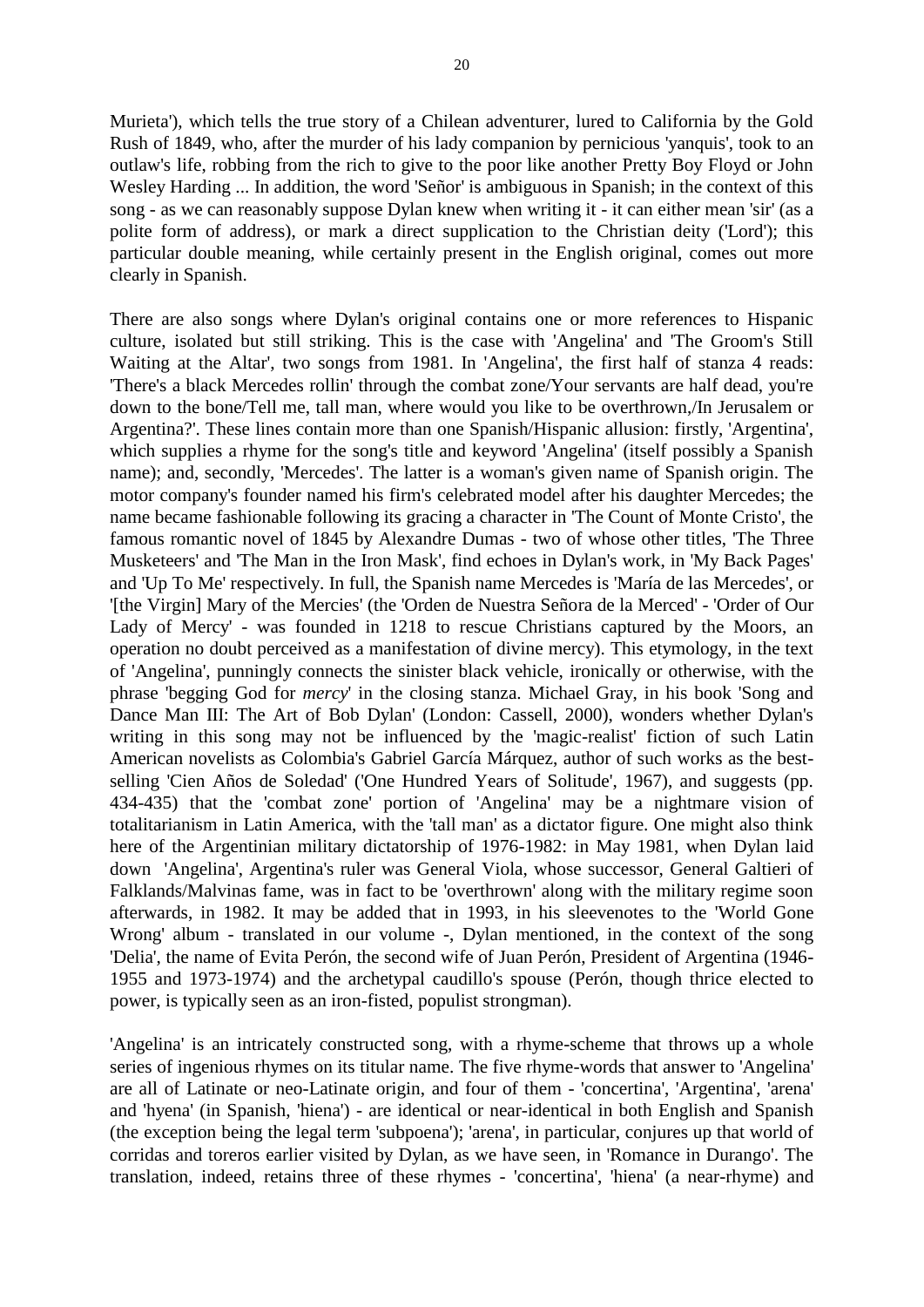'Argentina'' - but replaces 'subpoena' by 'citación' and 'arena' by 'ruedo' ('arena' *would* have been possible in Spanish, but 'ruedo' appears to have more specific bullfighting connotations). The resulting rhyme-pattern is incomplete ('Angelina' is rhymed with only in stanzas 1, 2 and 4 of the 5), but still replicates something of the original's effect of inevitability. The pun on 'black *Mercedes*'/'begging God for *mercy*' is, however, lost, as the latter phrase is rendered 'implorando a Dios misericordia' (today, 'misericordia', not the rather archaic 'merced', would be the more usual translation of 'mercy', and Dylan's 1989 album title 'Oh Mercy' is similarly rendered in this volume as 'Oh, Misericordia'); one element in 'Angelina''s richness of connotation has thus disappeared, but, even so, much of that richness does come across in the translation.

'The Groom's Still Waiting at the Altar', also from 1981, contains further references to the Hispanic world. In this song's refrain, 'West of the Jordan, east of the Rock of Gibraltar', Gibraltar is of course - whoever may own it today - a Spanish place-name, and the fact that 'altar', the word with which 'Gibraltar' is paired in the song's chorus, is the same in Spanish as in English fortunately allows the 'Gibraltar/altar' rhyme to be retained in the translation. The song's other Hispanic place-name is 'Buenos Aires', which Dylan audaciously rhymes with 'January': 'What can I say about Claudette? Ain't seen her since January,/She could be respectably married or running a whorehouse in Buenos Aires'. This becomes: 'Que puedo decir de Claudette? No la he visto desde enero,/podría ser una esposa respetable o regentar un burdel en Buenos Aires'. The word for 'January', 'enero', provides at least an approximation in sound to 'Buenos Aires', while the rhythmical neatness of 'whorehouse/Buenos Aires' finds a partial equivalent in the alliteration on 'burdel' and 'Buenos'. Both versions thus highlight the phenomenon of the sex industry outlets of Buenos Aires: this may be an ironic musical reference on Dylan's part, as if music led back not to the salvation promised by Christ, the waiting groom, but to the damnation of the underworld, for, as is well known to popular music historians, and **as Jorge Luis Borges has shown in his study 'Historia del tango' ('History of the tango', 1930)**, it was in the inferno of those outlets (**'los lupanares'**) that a new musical form was born, subsequently to become famous the world over - the *tango*, as earlier mentioned by Dylan himself, in the phrase 'Valentino-type tangos' in 'Farewell Angelina', from 1965 ...

#### VII

A successful translation is not only a matter of nuance and sonority - qualities which this one often amply achieves - but also, naturally enough, of accuracy. On this count, Antonio and Francisco have performed most impressively, demonstrating an excellent, in-depth knowledge of the English language. I shall, however, permit myself a handful of cavils here - concerning one song and two individual words.

The song title 'Ye Shall Be Changed' is translated as 'Serás transformado': 'serás' is a verb in the second person singular, and that person is employed throughout the translation. However, the pronoun 'ye' is a biblical and archaic variant on 'you' in the second person *plural*, and, besides, Dylan based this song on a passage from I Corinthians (15: 51-52) which reads: 'Behold, I shew you a mystery; We shall not sleep, but we shall all be changed (51), In a moment, in the twinkling of an eye, at the last trump; for the trumpet shall sound, and the dead shall be raised incorruptible, and we shall be changed (52)'. Dylan changes the first-person 'we' to the second-person 'ye', but retains the plural: the song text alternates between the more usual 'you' (in the stanzas) and the biblical 'ye' (in the chorus), but the addressee is clearly,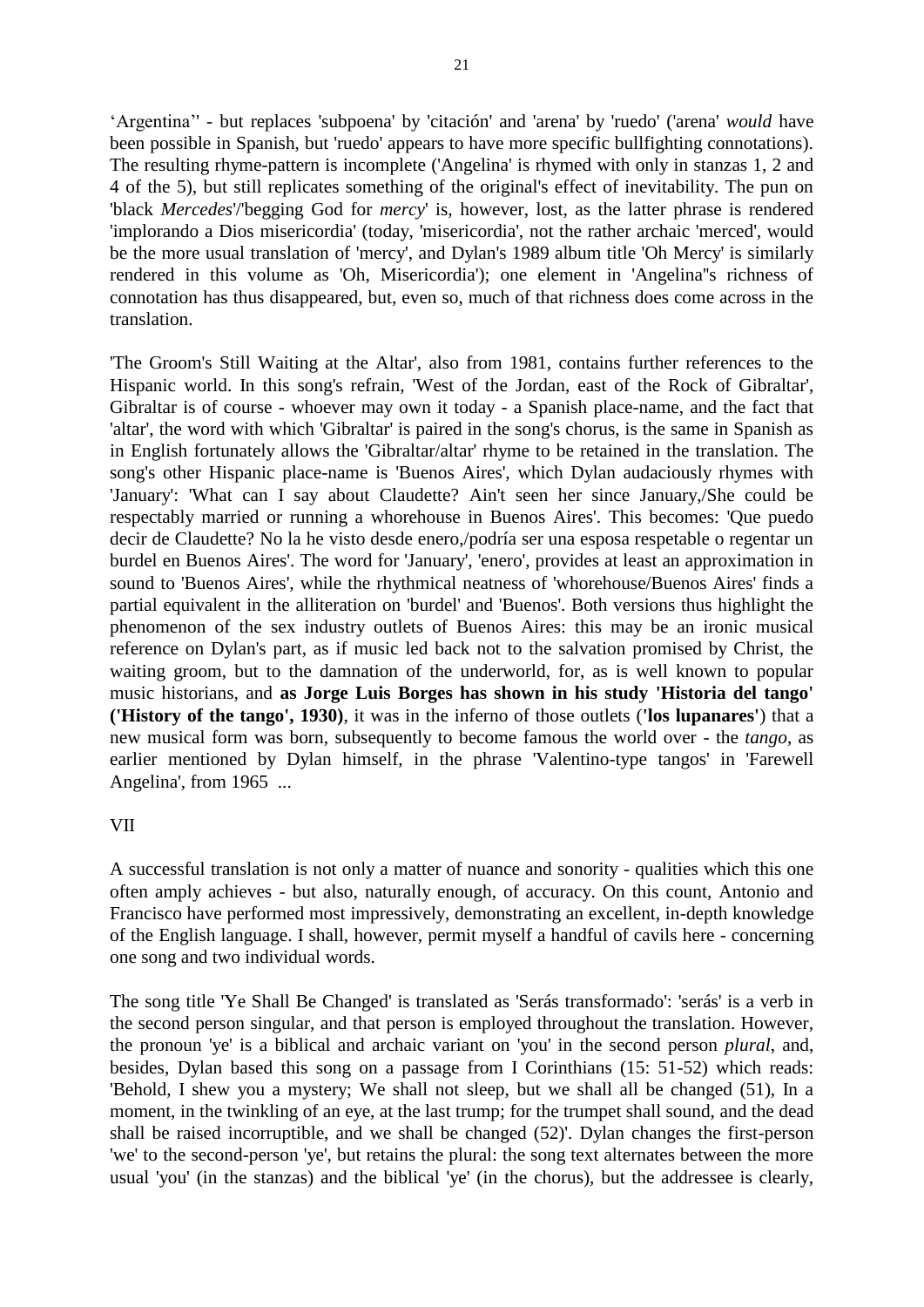throughout, a (male) second person plural subject. The listener may imagine what Dylan elsewhere calls a 'preacher ... a-talkin'', giving a sermon to an all-male congregation. The Spanish text has second person singular all the way through, which is, I have to conclude, not coherent with the original. I am also not entirely happy about the equivalents chosen in certain cases for the words 'shore' and 'highway'. In 'Angelina', stanza 1, line 5, Dylan sings: 'Blood dryin' in my yellow hair as I go from shore to shore'; the translation reads: 'Con la sangre secando en mis cabellos rubios, voy de playa en playa'. 'Shore' has been rendered as 'playa' (beach); I would submit, however, that the picture Dylan is painting here is the rather archaic one of a Wandering Jew figure travelling endlessly from one place to another, and that 'shore' is therefore used in the correspondingly archaic sense of 'country' - as in William Blake's line from his poem 'A Little Boy Lost', 'Are such things done on Albion's shore?', which might prosaically be glossed 'Are such things done in a country called Britain?'. A more appropriate Spanish rendering of 'from shore to shore' might, then, be 'de tierra en tierra'. In the case of 'highway', the translators have twice rendered this word - so crucial to Bob Dylan's worldpicture - as 'autopista', which I fail to find completely satisfactory. In 'Disease of Conceit', 'comes right down the highway' becomes 'llega por la autopista', and in 'Make You Feel My Love' 'the highway of regret' is translated 'la autopista del remordimiento'. The problem is, 'autopista' specifically means 'motorway' (in UK English) or 'freeway/expressway' (in US English), and is very concretely 'modern' in its signification. 'Highway', by contrast, is a very *old* word. 'Webster's Ninth New Collegiate Dictionary' (Springfield, Mass., Merriam-Webster, 1988) defines it thus: 'a public way; *esp*: a main direct road', dating it from before the twelfth century; and this, I suggest, is how Bob Dylan uses it. A highway in early Dylan is most certainly not a communications artery reserved for motor traffic, but a road that anyone can walk down with their good old callused feet, or else flag down a ride on. The veryearly-60s Dylan sings: 'Well, I'm walkin' down the highway/With my suitcase in my hand' ('Down the Highway'), and: 'You can hitch-hike on the highway/You can stand all alone by the side of the road' ('Quit Your Low Down Ways') - and I do not believe that this word's basic sense and feel has changed in later Dylan. In the two translations in question, I feel that 'highway' would have been best rendered, not by 'autopista' with its brash Los Angeles connotations, but by the far older, all-purpose Spanish word 'carretera', which will serve for a road as ancient as the Romans as well as for one built yesterday.

The above are all minor objections, and all in all this volume of translations is highly impressive, in terms of both fidelity and aesthetic effect. In very many cases, Dylan's songs have been transformed into finely sonorous Spanish poems; indeed, this exemplary sonority is present in a number of translations which I have not quoted from at all in this review, such as 'Golden Loom' ('Telar dorado') , 'Every Grain of Sand' ('Cada grano de arena'), 'Blind Willie McTell', and 'Not Dark Yet' ('Aún no ha oscurecido'). As a final example, I would now like to transcribe one entire lyric in both the original and the Spanish version, and then make a few comments on the translation. For this purpose, I shall take a song which I have not examined so far, namely 'Man in the Long Black Coat' ('El hombre del largo abrigo negro'), from the 'Oh Mercy' album (1989) - a song which many believe is one of Bob Dylan's very finest recent productions.

VIII

# MAN IN THE LONG BLACK COAT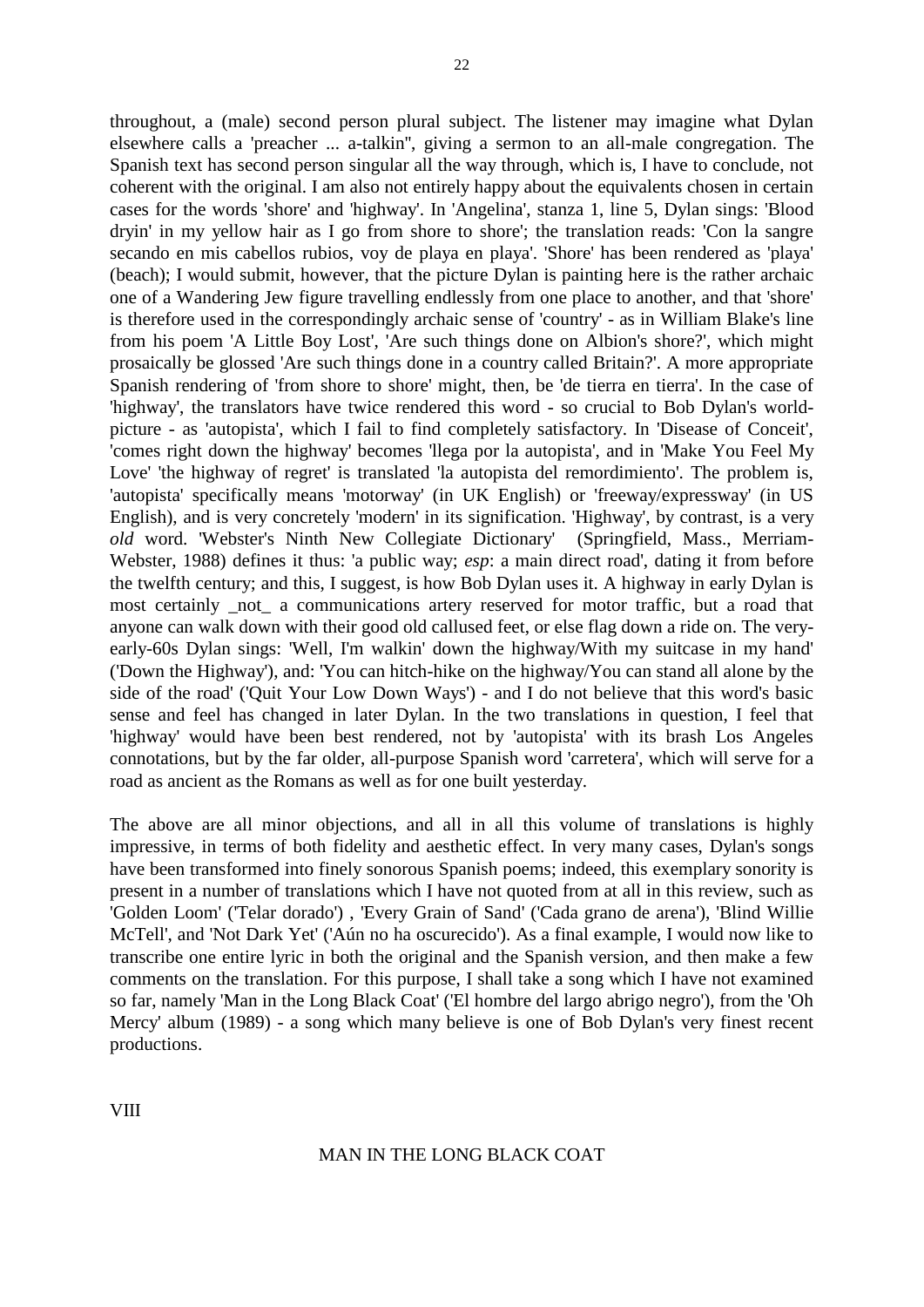I

Crickets are chirpin', the water is high, There's a soft cotton dress on the line hangin' dry, The window's wide open, African trees Bent over backwards from a hurricane breeze. Not a word of goodbye, not even a note, She's gone with the man in the long black coat. II Somebody seen him hangin' around At the old dance-hall on the outskirts of town.

He looked into her eyes when she stopped him to ask If he wanted to dance - he had a face like a mask. Somebody said from the Bible he'd quote. There was dust on the man in the long black coat. III

Preacher was a-talkin', there's a sermon he gave, He said: « Every man's conscience is vile and depraved, You cannot depend on it to be your guide When it's you who must keep it satisfied. » It ain't easy to swallow, it sticks in the throat, She gave her heart to the man in the long black coat. IV

There are no mistakes in life, some people say And it's true sometimes you can see it that way. But people don't live or die, people just float. She went with the man in the long black coat. V

There's smoke on the water, it's been there since June, Tree-trunks uprooted 'neath the high crescent moon. Feel the pulse and vibration and the rumbling force, Somebody is out there beating on a dead horse. She never said nothing, there was nothing she wrote, She's gone with the man in the long black coat.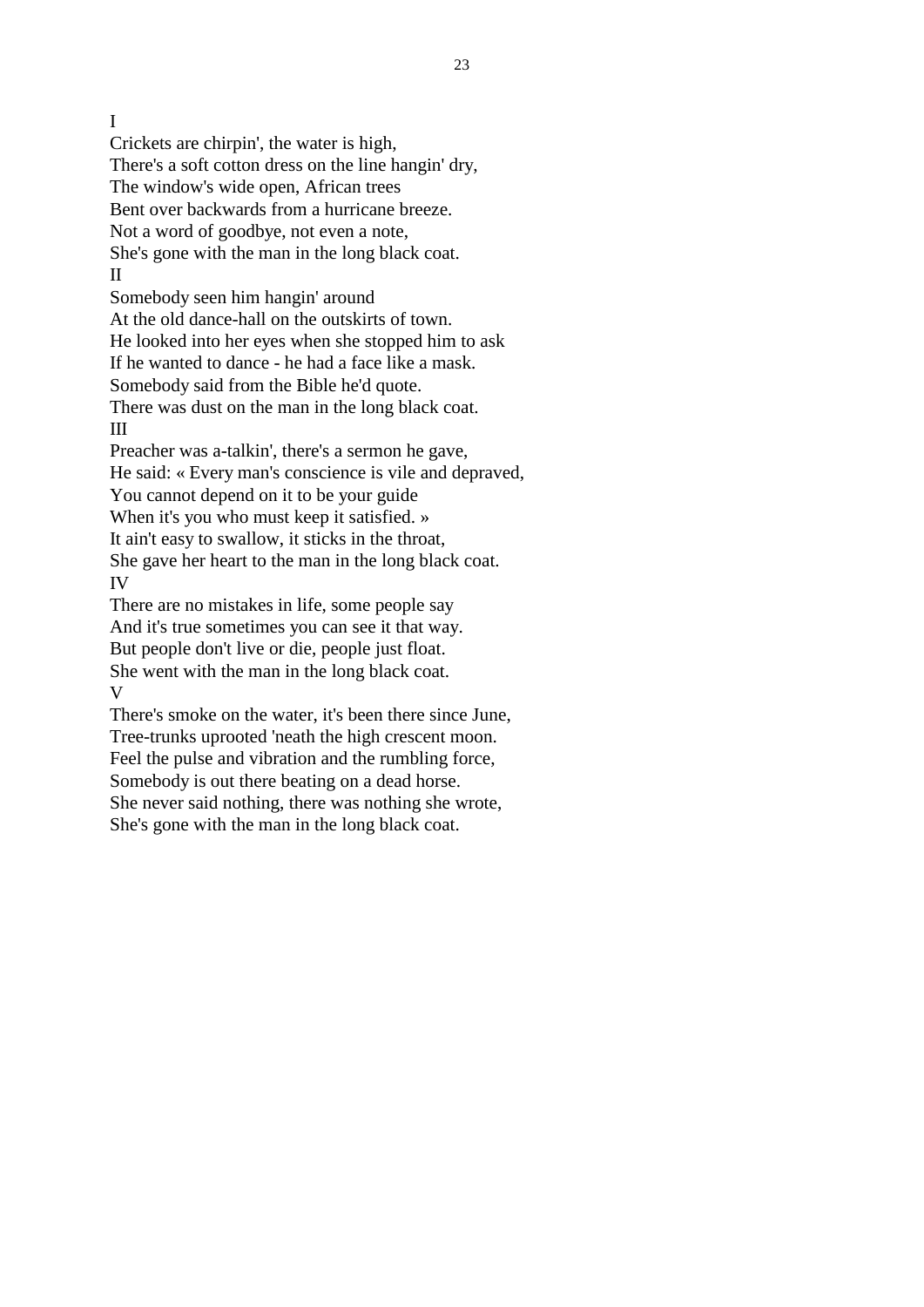## EL HOMBRE DEL LARGO ABRIGO NEGRO

I

Los grillos cantan, el agua anda crecida,

hay un suave vestido de algodón tendido, secándose.

La ventana abierta de par en par, árboles africanos

torcidos hacia atrás por una brisa huracanada.

Ni una palabra de adiós, ni siquiera una nota,

ella se fue con el hombre del largo abrigo negro.

II

Alguien le había visto merodeando

por el viejo salón de baile en las afueras de la ciudad

él la miró a los ojos cuando ella le paró para preguntar

si quería bailar; su cara parecía una máscara.

Alguien dijo que citó la Biblia,

el polvo cubría al hombre del largo abrigo negro.

III

El pastor estaba hablando, dio un sermón,

dijo que la conciencia de los hombres es vil y depravada,

no puedes fiarte de ella para que te guíe

cuando eres tú quien debe satisfacerla.

No es fácil de creer, se hace un nudo en la garganta,

entregó su corazón al hombre del largo abrigo negro. IV

En la vida no hay errores, dicen algunos.

Es cierto que a veces lo puedes ver de este modo,

pero la gente no vive o muere, apenas flota.

Ella se fue con el hombre del largo abrigo negro. V

Hay humo en el agua, está ahí desde junio,

troncos arrancados de cuajo bajo la alta luna creciente.

Se siente el pulso, la vibración y una fuerza que retumba,

hay alguien ahí afuera golpeando a un caballo muerto.

Ella nunca dijo nada, nada dejó escrito,

se fue con el hombre del largo abrigo negro.

o0o

This is not the place for a detailed analysis or interpretation of this song (I have, in fact, already published one elsewhere on this site, in which I suggest it can be read as a harsh indictment of Calvinism in US society). I shall simply make a number of brief comments which will, I hope, serve to confirm the observations I have made above in relation to individual phrases or lines from numerous songs, but this time in the context of a single, whole text.

Firstly, Dylan's title, 'Man in the Long Black Coat', has a superbly sinister ring: it consists entirely of simple, monosyllabic words that nonetheless suggest something dark and violent just under the surface. The Spanish title, though polysyllabic, if anything goes one better by atmospherically piling up, in the three words 'largo abrigo negro', alliteration on 'r' and 'g' and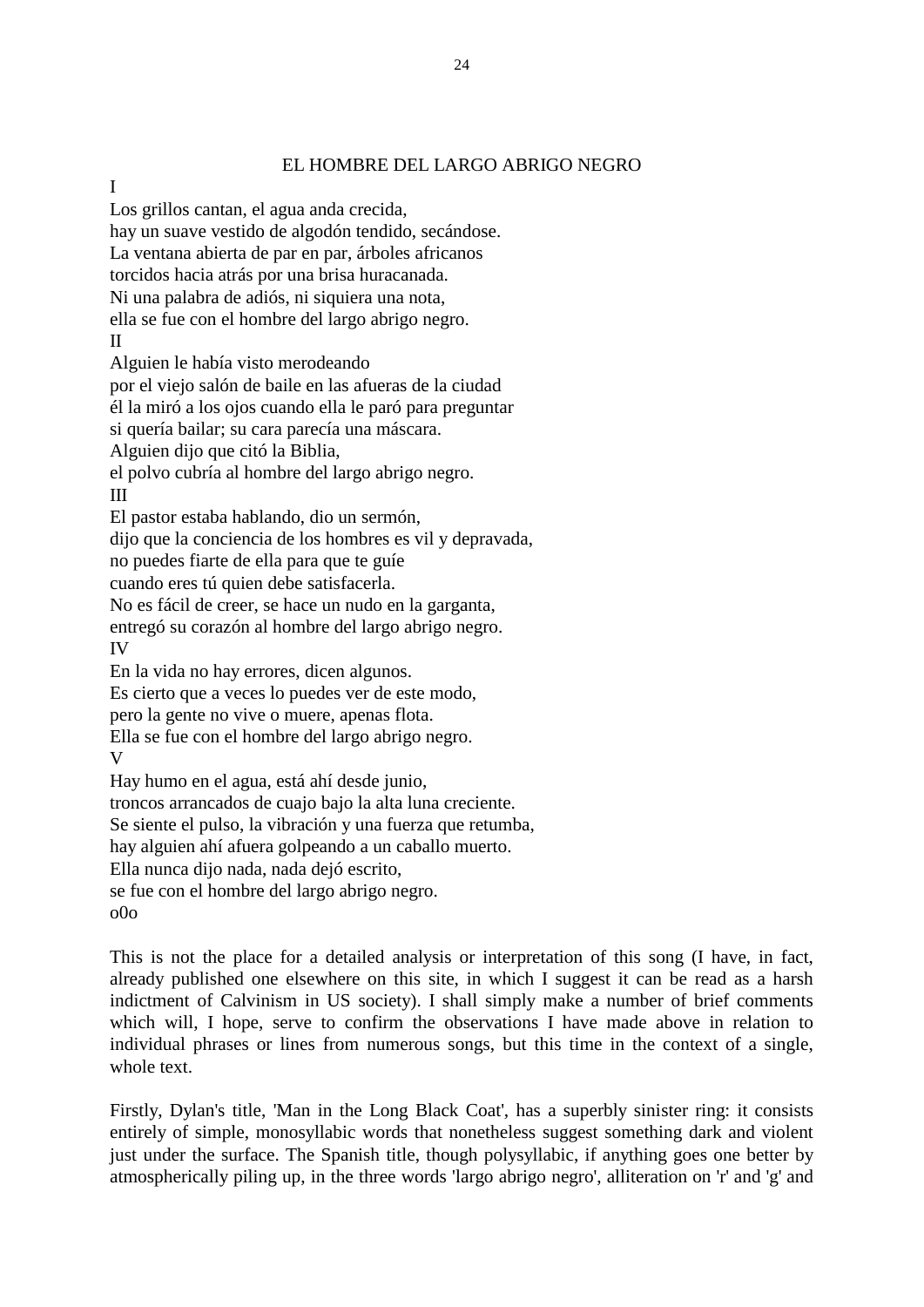three part-rhymes on -'go'. In the first stanza, the alliteration (on 'b' and 'r') in the fourth line of the original ('bent over backwards by a hurricane breeze') is matched in the Spanish by a parallel alliteration on 't', 'r' and 'c' ('torcidos hacia atrás'), and a similar effect appears in both texts when the last stanza closes the circle by bringing those trees around again: 'Tree-trunks uprooted 'neath the high crescent moon'; 'troncos arrancados de cuajo bajo la alta luna creciente'. The original, with a devastating simplicity, rhymes 'coat' with five fellow monosyllables ('note', 'quote', 'throat', 'float', 'wrote'); the Spanish, by contrast, reproduces neither the rhymes nor the simplicity, and in this respect pales against the original. Another kind of mismatch occurs in the final stanza, with its extraordinary image: 'Feel the pulse and vibration and the rumbling force,/Somebody is out there beating on a dead horse.' This is, in fact, a particular striking instance of Dylan's capacity - to which I have already drawn attention - of breathing life into the inert corpse of cliché. Indeed, on this occasion he pulls it off with a half-dead phrase *about* deadness - the hackneyed old metaphor 'flog a dead horse', which the Eighth Edition of the Concise Oxford Dictionary (Oxford: O.U.P., 1990) defines as 'waste energy on something unalterable'. Dylan makes the listener see someone quite *literally*  flogging ('beating on') a dead horse, *and actually hear and feel* the sounds of the flogging ('the pulse and vibration and the rumbling force). This remarkable effect cannot, alas, be reproduced in the translation, for the expression 'flog a dead horse' does not exist in Spanish: the Hispanic listener can certainly see, hear and feel the act of beating, but will remain unaware that Dylan, by reanimating a moribund phrase, is at the same time casting a withering gaze on a hidebound, puritanical US society that endlessly repeats its narrow-minded, antihuman obsessions. Yet despite this, the Spanish line 'Se siente el pulso, la vibración y una fuerza que retumba' has a nobility and resonance of its own, and - even if the *specific* cultural connotations are lost - does communicate something of the original's *general* sense of regret and sadness at human folly. All in all, this Spanish re-creation of 'Man in the Long Black Coat' has a sonority and, indeed, 'rumbling force' resounding through it that allow it to stand cheek-by-jowl with the original in all dignity.

## IX

This volume of translations does, indeed, stand up, in its own right, as an entirely worthy and credible body of Spanish-language writing. It has, deservedly, been well received in the Spanish Dylan community. On the 'Radio 3' station, Jesús Ordovás gave Francisco García a sympathetic interview. In the peninsular press, the book obtained brief but favourable mentions in 'Efe Eme' (a music magazine whose title means 'FM'; review by Eduardo Guillot, No 15, February 2000, p. 62) and 'Levante' (a Valencian newspaper; notice by Ricardo Rodríguez, December 1999), and full-length treatment in two other publications. On 20 December 1999 'La Razón' featured an enthusiastic review article by Alberto Bravo ('Bob Dylan ya no tiene secretos' - 'Bob Dylan has no secrets any more'); and two months later Mariano Antolín Rato published a similarly eulogistic piece in the Madrid daily 'El Mundo' ('Bob Dylan, un corazón que no se rinde' - 'Bob Dylan, a heart that won't surrender' - 22 January 2000, p. 53; **http://www.gigantes.com/2000/01/22/cultura/22N0109.html**). We may note that Ordovás and Rato are themselves both authors of Spanish-language Dylan books (q.v. section II above). In their reviews, Guillot and Rato both stressed the poetic quality of Dylan's texts and mentioned his status as a candidate for the Nobel Prize for literature; while both Rato and Bravo, interestingly, used the same adjective to describe the book, namely 'imprescindible' ('essential'). **In Chile, too, a favourable review appeared in the national daily 'La Tercera' ('Todas las letras de Bob Dylan en castellano' - 'All [sic] of Bob Dylan's lyrics in Spanish' - 24 January 2000; http://www.tercera.cl/diario/2000/01/24/t-**